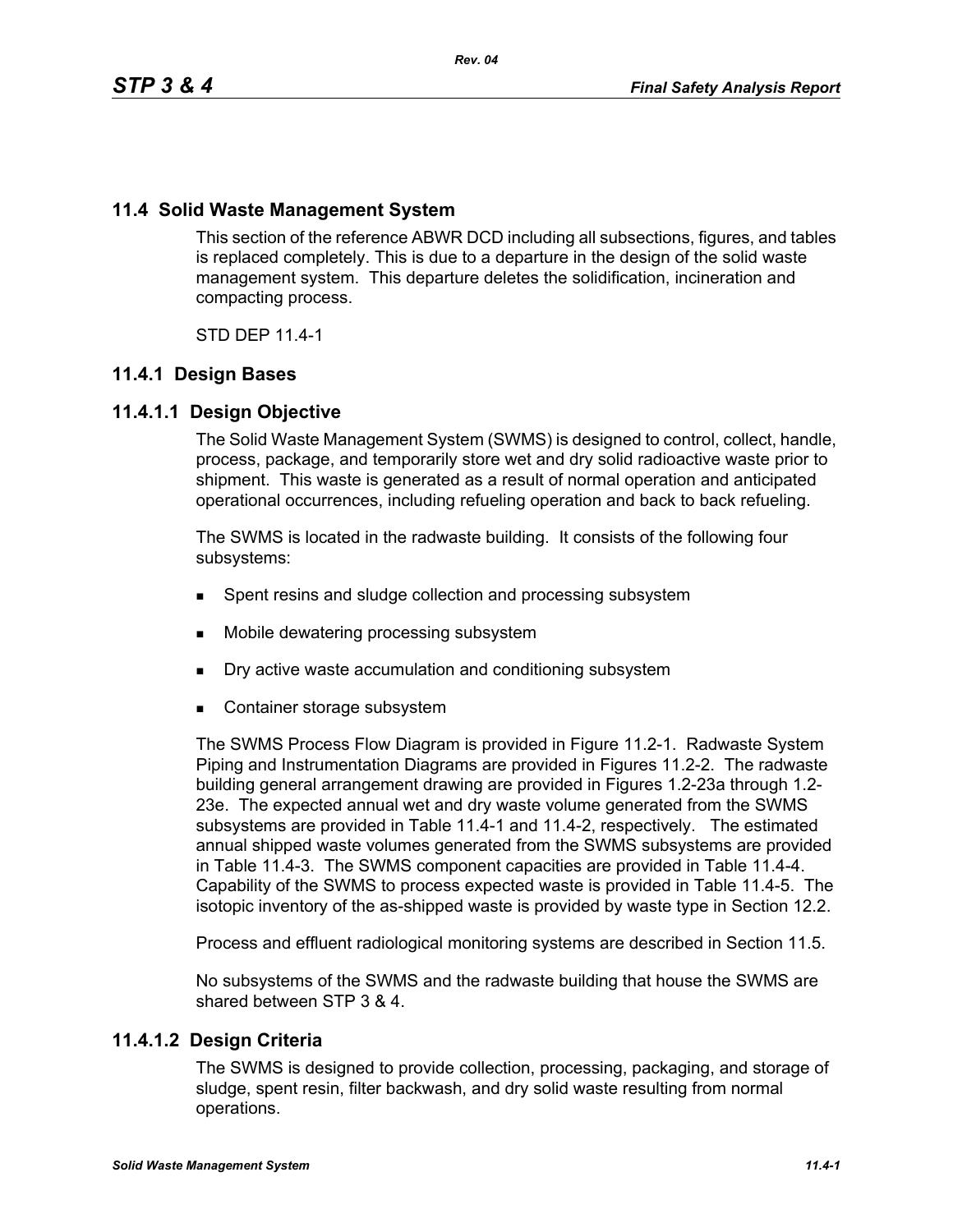- The SWMS is designed to meet the guidance of Regulatory Guide 1.143.
- The SWMS is designed to keep the exposure to plant personnel "as low as reasonably achievable" (ALARA) during normal operation and plant maintenance, in accordance with Regulatory Guide 8.8.
- The SWMS is designed to package solid waste in Department of Transportation (DOT)-approved containers for off-site shipment and burial.
- The SWMS is designed to prevent the release of significant quantities of radioactive materials to the environment so as to keep the overall exposure to the public within 10 CFR 20 limits.
- The SWMS is designed to package the wet and dry types of radioactive solid waste for off-site shipment and burial, in accordance with the requirements of applicable NRC and Department of Transportation (DOT) regulations, including 10 CFR 61, 10 CFR 71 and 49 CFR 171 through 180, as applicable. This design results in radiation exposures to individuals and the general population within the limits of 10 CFR 20.
- The seismic and quality group classification and corresponding codes and standards that apply to the design of the SWMS components and piping, and the structures housing the SWMS are discussed in Section 3.2.
- **The non-safety related SSC Quality Control Programs for the SWMS is described** in the STP 3 & 4 Quality Assurance Program description in section 17.5S..
- On-site storage space for 6-month's volume of packaged waste is provided in the radwaste building. Radioactive Waste produced at STP 3 & 4 will normally be shipped to a licensed facility for disposal. However, should disposal circumstances change, an Onsite Staging Facility (OSF) as described in the Unit 1 & 2 UFSAR Section 11.4 is available to provide a staging area for the waste generated.
- All atmospheric collection and storage tanks are provided with an overflow connection at least the size of the largest inlet connection. The overflow is connected below the tank vent and above the high-level alarm setpoint. Each tank room is designed to contain the maximum liquid inventory in the event that the tank ruptures per NUREG-0800, Standard Review Plan, BTP 11-6. Each tank compartment is stainless steel-lined up to a height equivalent to the tank capacity in the room as described in Section 15.7.3.1.
- **The SWMS has no safety-related function. There is no liquid plant discharge from** the SWMS. Failure of the subsystem does not compromise any safety-related system or component nor does it prevent shutdown of the plant. No interface with the safety-related electrical system exists.

Radionuclide influents to the SWMS are presented in Section 12.2. Any resultant gaseous and liquid wastes are routed to other plant sections. Gaseous radionuclides from the SWMS are processed by the monitored radwaste building ventilation system.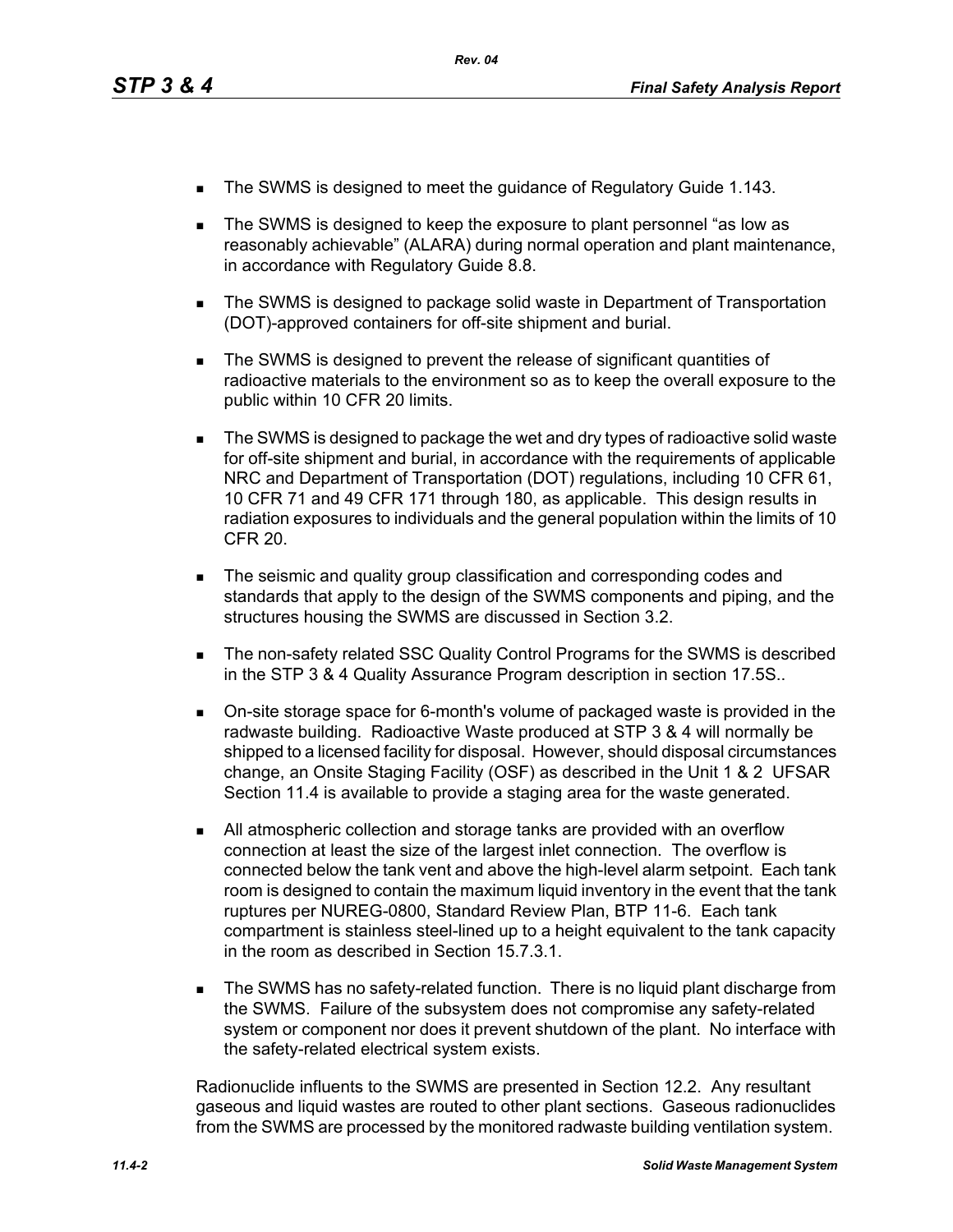The monitored ventilation system is described in Section 9.4 and Section 11.5. Liquid waste is processed by the monitored LWMS system as described in Section 11.2. Process and effluent radiological monitoring systems are described in Section 11.5.

Section 12.3 describes systems to detect conditions that may result in excessive radiation levels per Title 10 Code of Federal Regulations Part 50, Appendix A, GDC 63. Section 11.5 describes systems to monitor the effluent discharge paths for radioactive material per Title 10 Code of Federal Regulations Part 50, Appendix A, GDC 64.

A description of the SWMS design features addressing 10 CFR 20.1406 requirements for permanently installed systems is in Subsection 11.2.1.2.4. These design features apply to the SWMS permanent equipment and skid mounted mobile units.

The Area Radiation Monitors for the Radwaste Building spent resins and sludge collection subsystem area, dewatering equipment area, DAW and wet solid waste accumulation area, and high activity waste storage area are depicted on Figure 12.3- 41 and discussed in Subsection 12.3.4.

The mobile dewatering processing equipment is located within the radwaste building as shown in Figure 1.2-23c. Effluents from the SWMS (such as dewatering liquid) are treated by the LWMS. Any airborne activity will be processed through the radwaste building exhaust as discussed in subsection 9.4.6.

STP 3 & 4 is responsible, initially and subsequently, for the identification of mobile/portable LWMS connections that are considered non-radioactive, but later may become radioactive through interfaces with radioactive systems; i.e., a non-radioactive system becomes contaminated due to leakage, valving errors or other operating conditions in radioactive systems. STP 3 & 4 uses operating procedures to ensure the guidance and information in Inspection and Enforcement (IE) Bulletin 80-10 (May 6, 1980) is followed. The SWMS mobile systems are not connected to the potable or sanitary water system. All non-radioactive connections (e.g., makeup water for flushing, service air for sluicing process) to the radwaste system (including the mobile system) contain double isolation e.g., check valves and isolation valve to prevent cross contamination of the non-radioactive system.

Subsection 11.2.1.2.4 addresses the design requirements to minimize contamination of the facility and environment, facilitate decommissioning, and minimize the generation of radioactive waste, in compliance with 10 CFR 20.1406. This includes the design requirements for connections that are considered non-radioactive, but later may become radioactive through interfaces with radioactive systems. 'Minimization' is based on good engineering practice, and/or cost benefit analysis to keep waste generation and dose to as low as reasonably achievable.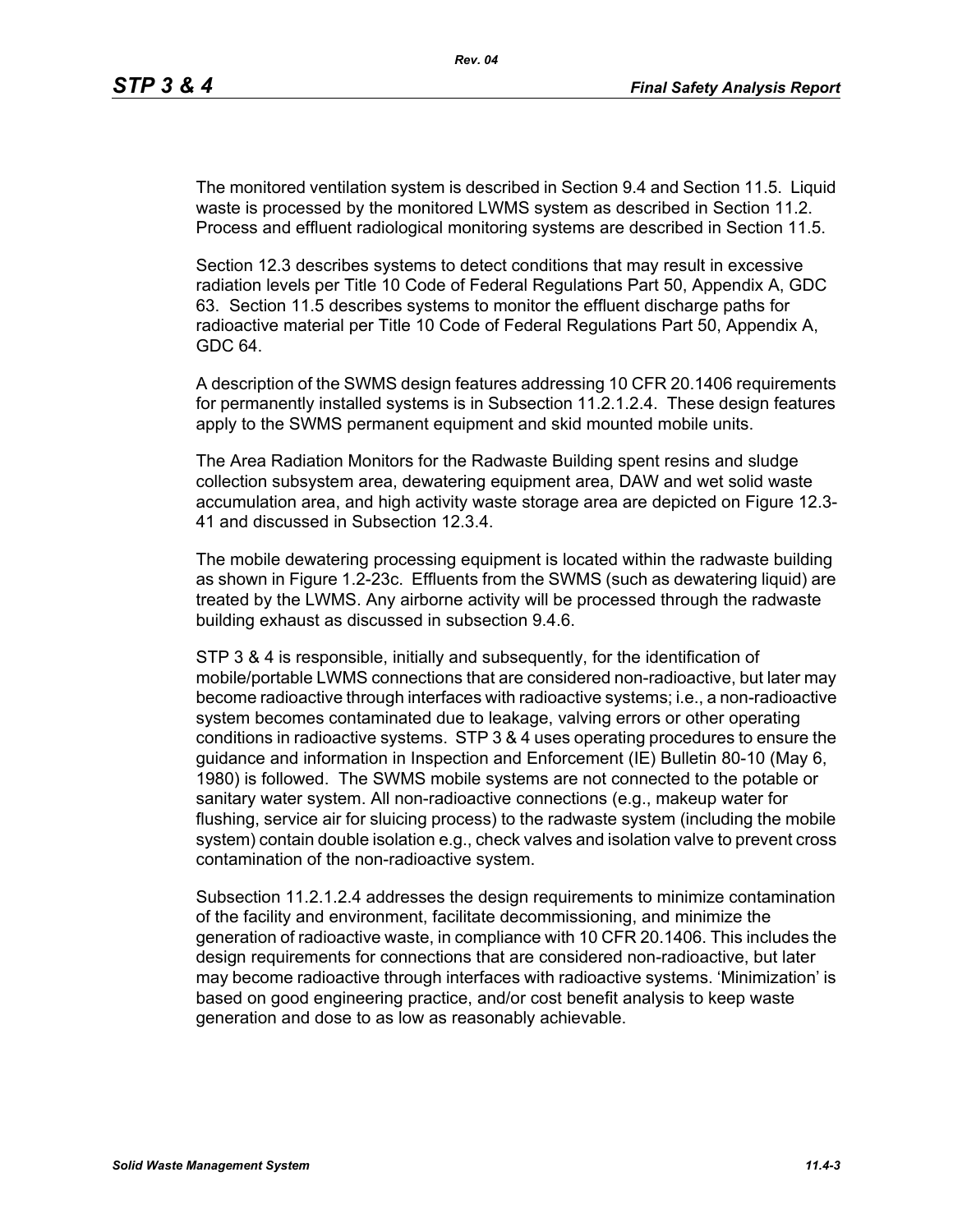# **11.4.2 System Description**

# **11.4.2.1 General Description**

The SWMS controls, collects, handles, processes, packages, and temporarily stores solid waste generated by the plant prior to shipping the waste offsite. The SWMS processes the filter backwash sludge, reverse osmosis rejects, powdered resin sludge and spent resins generated by the Liquid Waste Management System (LWMS), Reactor Water Cleanup System (CUW), the Fuel Pool Cooling and Cleanup System (FPCS), the Suppression Pool Cleanup System and the Condensate Purification System. Contaminated solids such as High Efficiency Particulate Air (HEPA) and cartridge filters, rags, plastic, paper, clothing, tools, and equipment are also disposed of in the SWMS.

The SWMS is capable of receiving, processing, and dewatering the solid radioactive waste inputs for permanent off-site disposal. Liquids from SWMS operations are sent to the appropriate LWMS section for processing as depicted in Figure 11.2-1 and described in Section 11.2.

# **11.4.2.2 System Operation**

# **11.4.2.2.1 General Requirements**

The SWMS complies with Regulatory Guide 1.143, Revision 2, November 2001, as noted in Subsection 11.4.1. The radwaste building is designed to meet the guidance of Regulatory Guide 1.143. Regulatory Guide 1.143, Section 4.1, instructs that the design of radioactive waste management systems, structures and components should follow the direction in Regulatory Guide 8.8. Demonstration of compliance with Regulatory Guide 8.8, Revision 3, June 1978 is located in Subsection 12.1.1.3 and Subsection 12.3.1.

The SWMS consists of four process subsystems described in Subsections 11.4.2.2.2, 11.4.2.2.3, 11.4.4, and 11.4.5.

# **11.4.2.2.2 Spent Resins and Sludges**

The spent resins and sludge collection subsystem collects the filter backwash sludge, reverse osmosis rejects, powdered resin slurry and spent resin into one of the five tanks in accordance with the waste characteristics. The spent resin and sludge tanks are categorized as follows:

- One CUW Backwash Receiving Tank for receiving CUW and FPCS sludge (spent resin) fitted with a filter in its vent line prior to exhaust to the HVAC system.
- **DIE CF Backwash Receiving Tank for receiving the Condensate Polishing System** filter sludge
- One Liquid Waste (LW) Backwash Receiving Tank for receiving the LWMS filter sludge and reverse osmosis rejects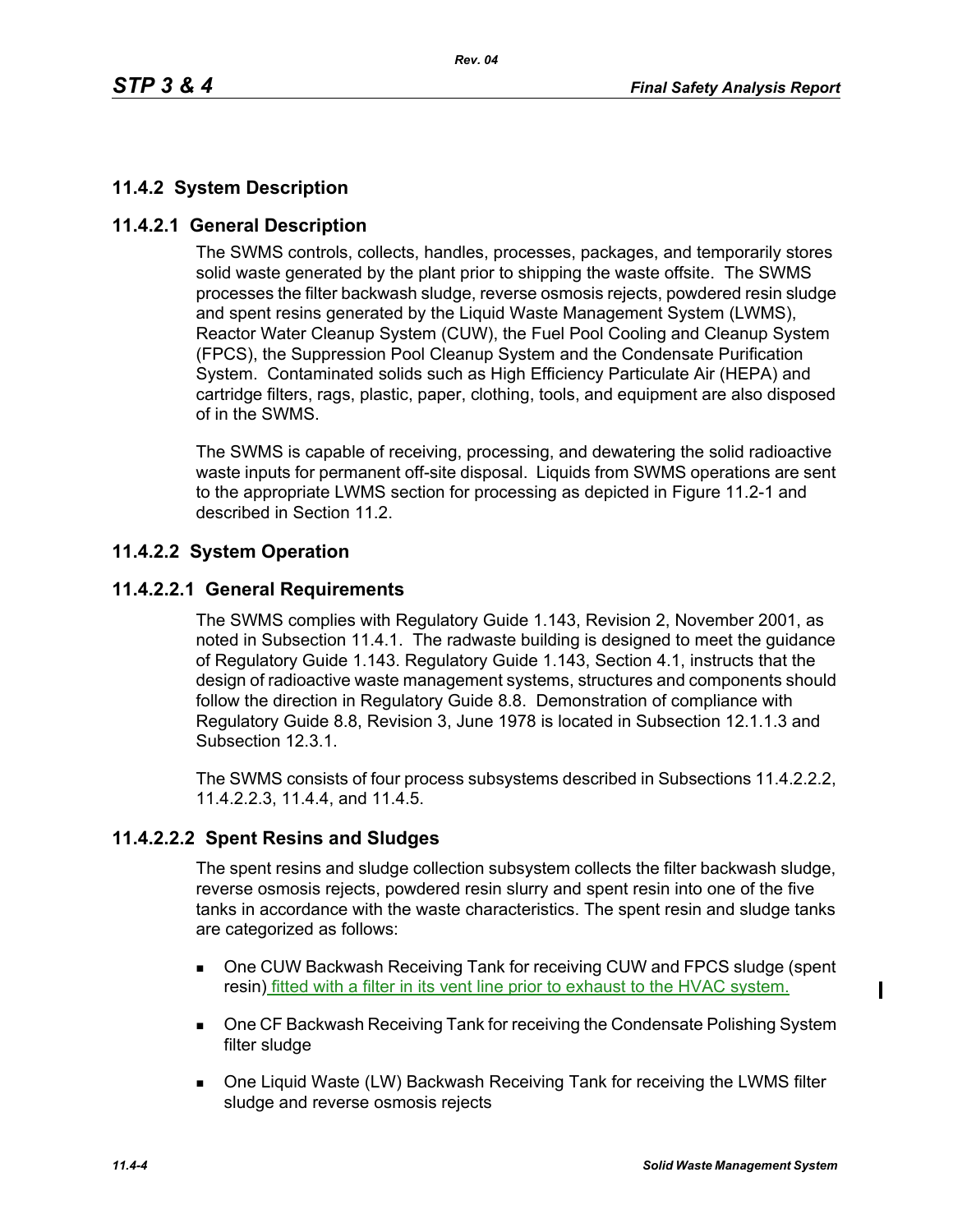**Two Spent Resin Storage Tanks for receiving LWMS spent bead resin and** Condensate Purification System spent bead resin

The capability exists to keep the spent resins from the Condensate Purification System and the spent resins from the LWMS ion exchangers in separate spent resin storage tanks for radioactive decay and storage. Excess water from the spent resin storage tanks is sent to the LCW collector tank or HCW collector tank by a pump. The used condensate polishing resin from the Condensate Purification System may be used in the HCW demineralizer (A) in the high conductivity waste subsystem.

When sufficient spent bead resins have been collected in the spent resin storage tank, they are sent to the mobile dewatering processing subsystem via the spent resin slurry pump. When condensate spent bead resins have been collected in the spent resin storage tank, they are mixed via the spent resin slurry pump and sent to the HCW demineralizer (A) for reuse or to the mobile dewatering processing subsystem via the spent resin slurry pump.

The sludges from the Reactor Water Cleanup (CUW) System, the Fuel Pool Cooling and Cleanup System, the Suppression Pool Cleanup System are collected in the CUW backwash receiving tank. The filter backwashings from the Condensate Polishing System are collected in the CF backwash receiving tank. The sludges from the LWMS are collected in the LW backwash receiving tank. Sludges from powdered resins are transferred to two phase separators.

The capability exists to keep the higher activity sludges and the lower activity sludges in two separate phase separators. The segregation of the high activity sludge and low activity sludge in the phase separators is maintained by administrative control. Excess water from the phase separators is sent to the LCW collector tank or HCW collector tank by a pump.

The two phase separators receive suspended solid slurries from the CUW backwash receiving tank, the CF backwash receiving tank, and the LW backwash receiving tank. The suspended solids are allowed to settle and the residual water is transferred by the phase separator decant pump to the LCW collector tanks or HCW collector tanks for further processing. When sufficient sludges have been collected in the tank, the sludges are mixed and sent to the mobile wet solid waste processing subsystem by the slurry/recirculation sludge pump.

During transfer operations of the spent bead resins, the powdered spent resin slurries and the sludges, the suspended solids are kept suspended by the recirculating process to prevent the suspended solids from agglomerating and possibly clogging lines. Flush connections are provided to prevent resin or slurry possibly clogging of the lines after transfer operations.

The LW backwash receiving tank receives suspended solid slurries from such streams as the filter backwashes and rejects from the reverse osmosis units of the LWMS mobile systems. When sufficient waste has been collected in the tank, the waste is sent to the mobile dewatering processing subsystem by the LW backwash transfer pump or to the phase separator. The rejects from the mobile reverse osmosis system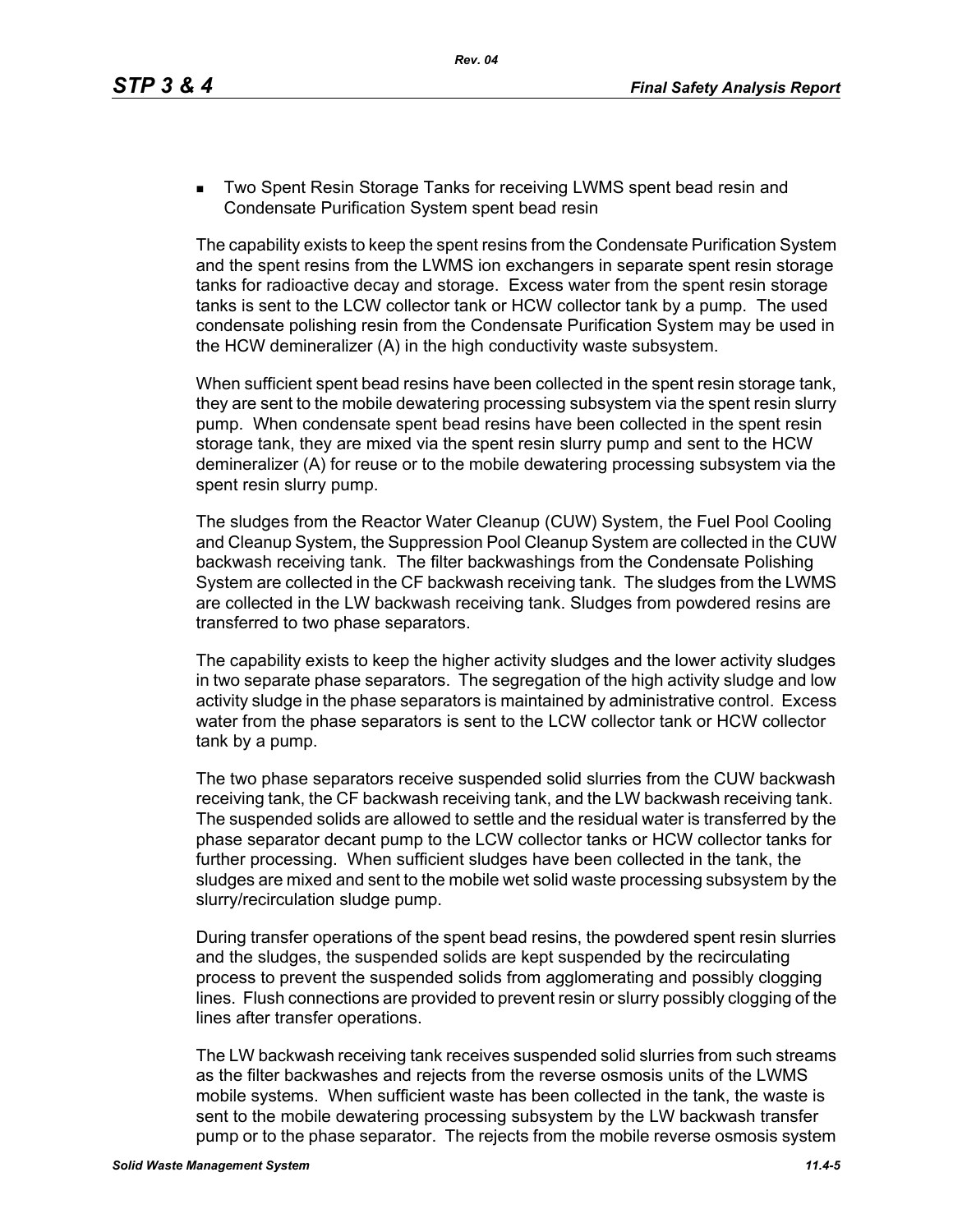of the LWMS collected in the LW backwash receiver tank may be sent to the HCW demineralizer (A) by the LW backwash transfer pump to be treated using the condensate resin prior to disposal.

#### *Mobile Dewatering Processing Subsystem*

The mobile dewatering processing subsystem consists of a dewatering station for high activity sludge and a dewatering station for low activity spent resin and sludge. An empty high integrity container (HIC) is lifted off of a transport trailer and placed in each empty dewatering station. The tractor/trailer may then be released. The HIC closure lid is removed and placed in a laydown area. Spent cartridge filters may be placed in the HIC at this point, if not shipped in separate containers.

Next, the fill head is positioned over the HIC with a crane. The fillhead assembly is provided with a level detection system, a camera and light assembly, a mechanical level indicator and a temperature measurement. The fill head closed circuit television camera allows for remote viewing of the fill operation. The level detection system will automatically close the waste control valve on high level. The HIC is then filled with designated wet solid waste. The capability to obtain samples during the fill operation is provided. A radiation monitor on the transfer line to the HIC allows for the monitoring of the dose rate of the slurry being added to the HIC.

Excess water is removed from the HIC and sent by a pump to the HCW collector tank that is in the receiving mode. Sufficient water is removed to ensure there is very little or no free standing water left in the HIC to meet burial site or offsite processors waste acceptance criteria. Drying of the HIC contents may also be performed with heated air or pressure reduction. Condensate from drying is drained to the LWMS. The HICs are vented to the radwaste building HVAC system.

The fill head is then removed and placed in a laydown area. The closure head is then placed on the HIC. The HIC is inspected to insure the surface is clean before it is moved to the temporary storage area. The HIC is provided with a passive vent to prevent gas buildup. Radiation shielding is provided around the HIC stations.

The estimated annual shipped waste volumes from processing wet solid wastes are presented in Table 11.4-3. The mobile dewatering processing subsystem is connected to the SWMS tanks and pumps as shown in Figure 11.2-2 (Sheet 17 of 36).

# **11.4.2.2.3 Dry Active Waste (DAW)**

Dry solid wastes consist of air filters, miscellaneous paper, rags, etc., from contaminated areas; contaminated clothing, tools, and equipment parts that cannot be effectively decontaminated; and solid laboratory wastes. The off gas system activated carbon is rejuvenated by the off gas system and does not normally generate dry solid waste. Project specific actions will be developed regarding the removal, replacement, and processing of off gas activated carbon in the unlikely event that significant quantity of off gas system activated carbon requires replacement during the life of the plant. The activity of much of the dry solid wastes is low enough to permit handling by contact. These wastes are collected in containers or bags located in appropriate areas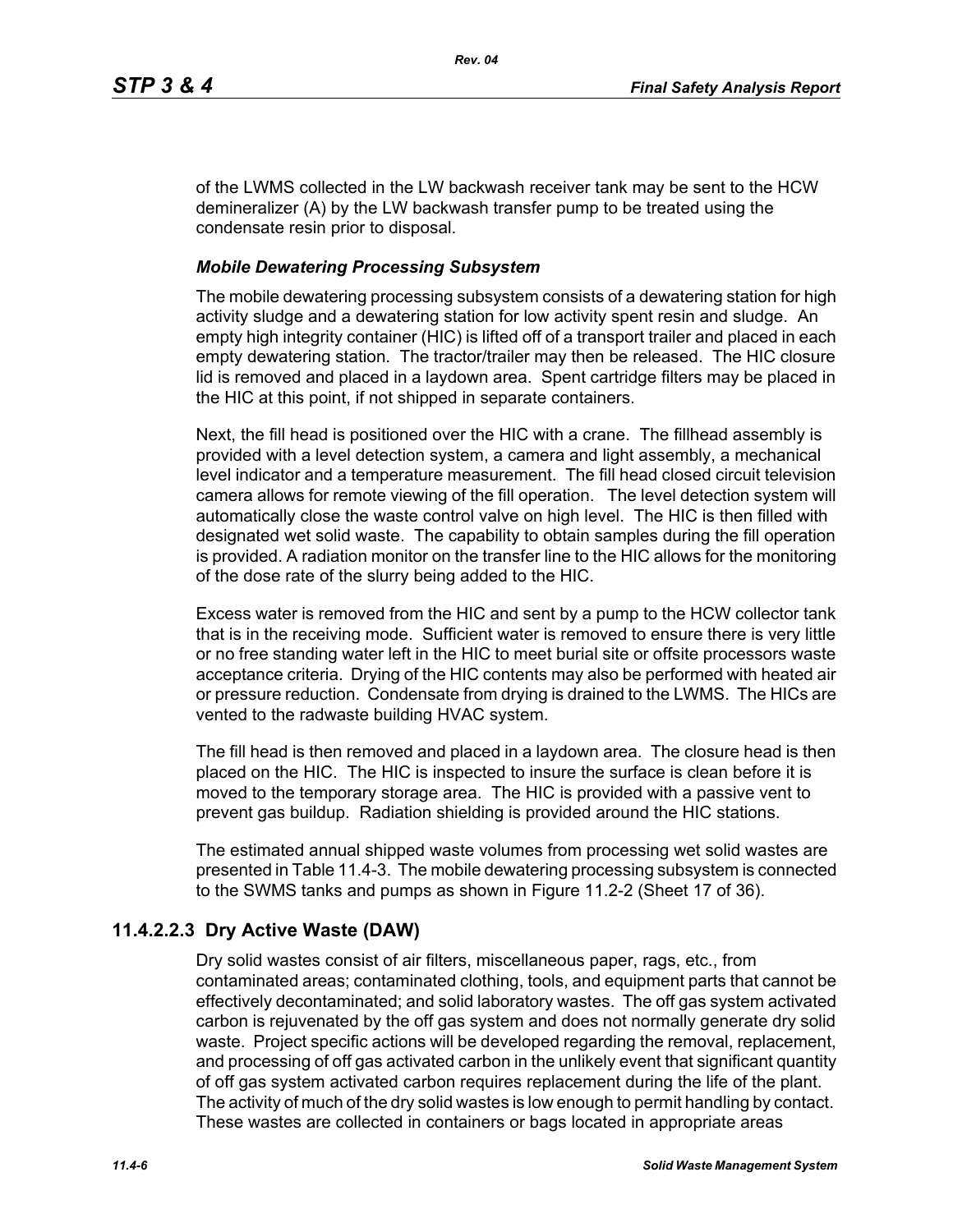throughout the plant, as dictated by the volume of wastes generated during operation and maintenance. The filled containers or bags are sealed and moved to controlledaccess enclosed areas for temporary storage.

Most dry waste is expected to be sufficiently low in activity to permit temporary storage in unshielded, cordoned-off areas. Dry Active Waste (DAW) is sorted and packaged in a suitably sized container that meets DOT requirements for shipment to either an offsite processor or for ultimate disposal. The DAW is normally separated into three categories: non-contaminated wastes (clean), contaminated metal wastes, and the other wastes, i.e., clothing, plastics, HEPA filters, components, etc. Higher dose rate DAW is separated from other DAW to reduce dose during handling and facilitate shipment of shielded containers. Non-contaminated (clean) materials identified during the sorting process are removed for plant reuse or general debris disposal.

In some cases, large pieces of miscellaneous waste are packed into larger boxes. Because of its low activity, this waste can be stored until enough is accumulated to permit economical transportation to an off-site burial ground for final disposal.

The capability exists to bring a shipping container into the radwaste building truck bay. Bagged DAW can be directly loaded into the shipping container for burial or processing in off-site facilities. A weight scale is provided to ensure optimum shipping/disposal weight of the shipping container.

Cartridge filters that are not placed in HICs are placed in suitability-sized containers meeting DOT requirements.

The estimated shipped waste volumes from processing DAWs are presented in Table 11.4-3.

# **11.4.2.2.4 Environmental and Exposure Control**

During the operation of the wet waste processing and dewatering equipment, the individual component vent systems assure that dust or contaminated air are not released to the work spaces.

#### **11.4.2.2.5 Malfunction Analysis**

The process system is protected from component failure and operator error through a series of safety measures. These safety measures include:

- **EXECT** Verification that the fillhead dewatering assembly is properly covering the container prior to start of filling and dewaterign process
- High level alarm with automatic waste control valve shutoff
- **Remote viewing of the container during filling and dewatering processes using a** camera and light assembly
- Verification of the waste radiation dose rate using a radiation monitor on the transfer line to the container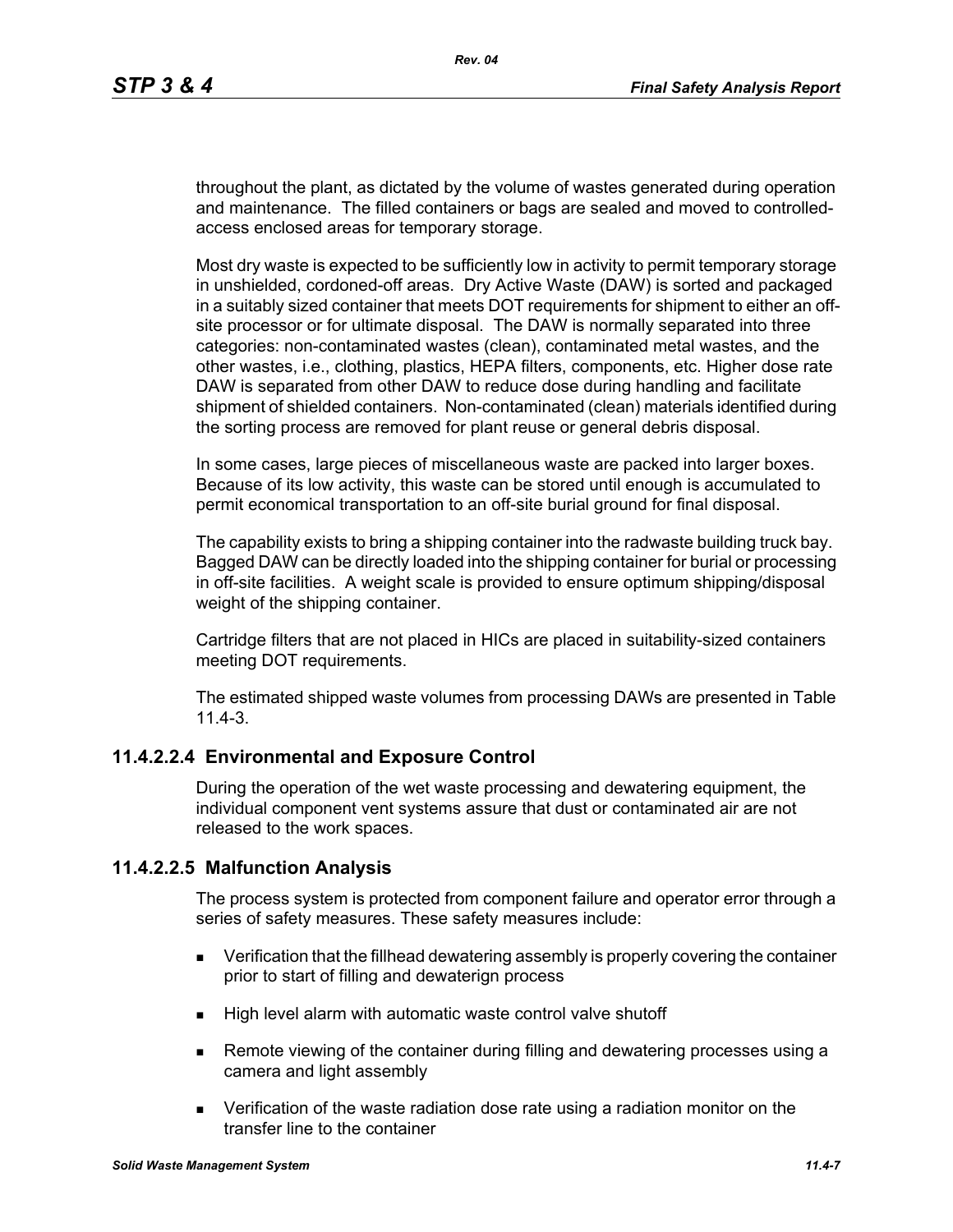# **11.4.2.2.6 Shipment**

Waste is classified as A, B, or C and meet the requirements of the waste treatment facility or repository per 10 CFR 61.55 and 61.56. The packaging and shipment of radioactive solid waste for disposal will be in compliance with 10 CFR 20 Appendix G and 49 CFR 173, Subpart I. The expected annual volumes of solid radioactive waste to be shipped offsite for each unit are estimated in Table 11.4-3. The number and types of containers required to ship this volume of waste are estimated in Table 11.4-6. Specific container types are determined by STP 3 & 4 operating procedures and may be different from the containers identified in Table 11.4-6. It is expected that all of the dry waste and more than 90% of the wet waste will be Class A waste. The remaining waste will be Class B waste. Number of shipments is determined by STP to support plant operations.

#### **11.4.2.2.7 Contingencies for Class B and C Wastes**

It is expected that Class B and C wastes will constitute about 5% of the low level radioactive waste (LLRW) that will be generated by the plant, with the balance being Class A waste (with small amounts of greater than Class C wastes that are subject to separate disposal provisions). As of July 1, 2008, the LLRW disposal facility in Barnwell, South Carolina is no longer accepting Class B and C waste from sources in states such as Texas that are outside of the Atlantic Compact. However, the disposal facility in Clive, Utah, is still accepting Class A waste from out of state.

STP 3 & 4 plans to load fuel in 2015 and begin operation no earlier than 2016 and therefore will not be generating Class B and C waste until then. Typically it takes about a year after fuel load before a sufficient quantity of B/C waste is generated to warrant a shipment for disposal. By that time, it is probable that a commercial disposal facility for the Texas Compact will be available to accept Class B and C waste from sources in Texas. In particular, in 2004, Waste Control Specialists applied for a license from the Texas Commission on Environmental Quality (TCEQ) to develop a disposal facility in Andrews County, Texas for Class A, B and C waste.

However, in the event that there are no disposal facilities that will accept Class B and C wastes from sources in Texas at the time the plant begins operation, there are several options available for storage of such waste pending shipment offsite once a disposal facility becomes available:

As provided in the Section 11.4.1.2, STP 3 & 4 Radwaste Building is designed to have 6 months of storage capacity for LLRW. Since Class B and C waste constitute only about 5% of the total LLRW, the Radwaste Building has about 10 years of safe storage capacity if it used solely for storage of Class B and C waste and if Class A waste is promptly shipped offsite. Also the waste tables in Section 11.4 are not based on a volume reduction (VR) process. Hence it is possible to extend this storage time frame by utilizing commercially available off-site waste processors. For example a VR of 8 to 10 is presently being achieved for resins.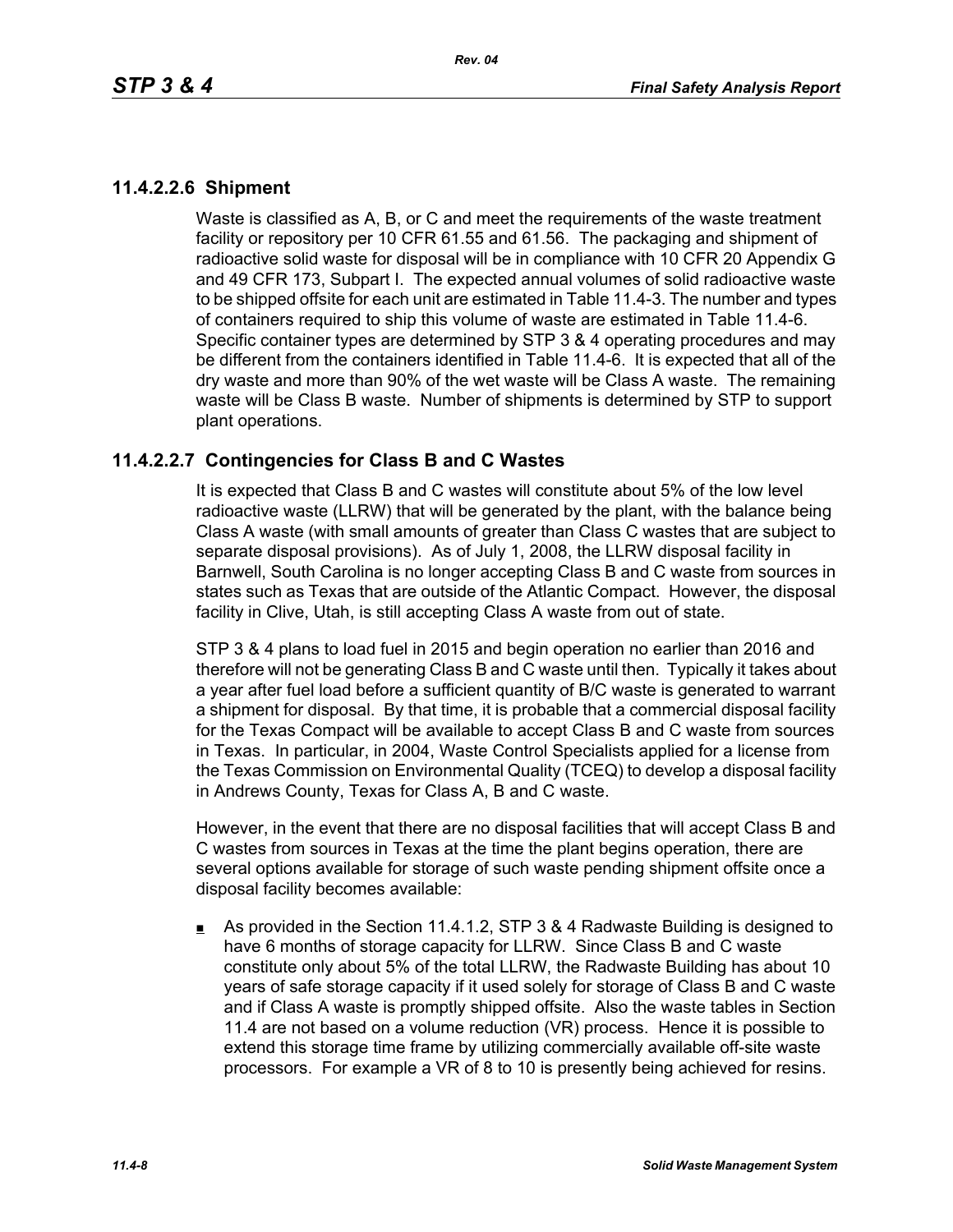*Rev. 04*

- As provided in Section 11.4.1.2, STP 1 & 2 have an Onsite Staging Facility (OSF) that could be used to store waste from STP 3 & 4 if that should become necessary. As explained in the Section 11.4.2.3.2 of the STP 1 & 2 UFSAR, the OSF has a 5 year LLRW storage capacity for Units 1 and 2. If that storage capacity were to be devoted to Class B and C waste, the OSF would have approximately 100 years of safe storage capacity for two units or 50 years for four units, assuming that Class A waste is shipped offsite in the normal course of business. Just as explained above, the storage duration could be extended by utilizing VR.
- If still additional storage capacity were eventually to be needed, STP 3 & 4 could construct storage facilities in accordance with applicable NRC guidance, such as Regulatory Issue Summary (RIS) 2008-12, Considerations for Extended Interim Storage of Low-Level Radioactive Waste by Fuel Cycle and Materials Licenses, and NUREG 0800 Section 11.4.

If STP 3 & 4 were to need to store Class B and C waste for an extended period of time, it would implement the provisions of RIS 2008-12 and NUREG 0800 Section 11.4.

# **11.4.3 COL License Information**

### **11.4.3.1 Plant-Specific Solid Radwaste Information**

The following site-specific supplement addresses COL License Information Item 11.3.

- *(1)* STP 3 & 4 do not utilize an incinerator system.
- *(2)* The wet waste solidification process and the spent resin and sludge dewatering process will result in products that comply with 10 CFR 61.56 for STP 3 & 4 as provided in Radioactive Waste Process Control Program (PCP). The site PCP utilized by Units 1 & 2 is provided with the COL application, and will be implemented by Units 3 & 4. The latest revision will be provided as per the schedule in Table 13.4S-1. The PCP will incorporate the guidance from NEI 07-10A, "Generic FSAR Template Guidance for Process Control Programs (PCP)".
- *(3)* Establishment and implementation of a process control program (PCP) for the dewatering processing of the spent resins and filter sludges for STP 3 & 4 is provided in Radioactive Waste Process Control Program (PCP). The site PCP utilized by Units 1 & 2 is provided with the COL application, and will be implemented by Units 3 & 4. The latest revision will be provided as per the schedule in Table 13.4S-1. The PCP will incorporate the guidance from NEI 07-10A, "Generic FSAR Template Guidance for Process Control Programs (PCP)".
- *(4)* On-site storage space for 6-months volume of packaged waste is provided. Packaged waste includes HICs, shielded filter containers and 55-gallon (200 liter) drums and boxes as necessary. The projected 6-months solid waste containers required to be stored on-site in the radwaste building are summarized in Table 11.4-6. The on-site storage area in the Radwaste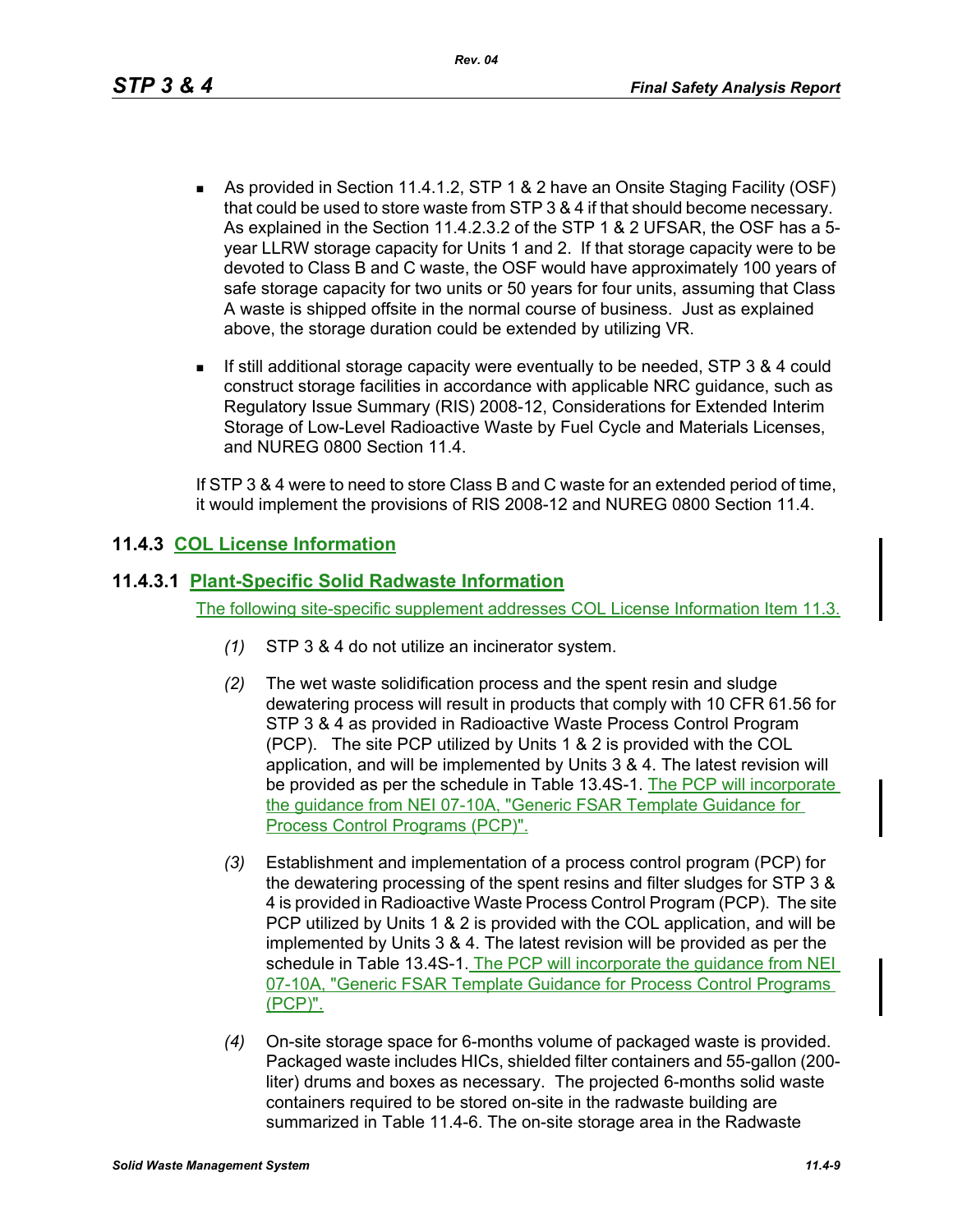Building is located along the left or west wall of the truck bay area shown in Figure 1.2-23c. Moveable shielding is used to shield the high activity containers located in the on-site storage area.

- *(5)* Radioactive waste shipping packages meet the requirements in 10 CFR 71 for STP 3 & 4 as provided in the plant radiation protection program as described in Section 12.5.3.
- *(6)* Based on the as-built design, set points for the liquid discharge radiation monitor are established in Section 11.5

# **11.4.4 Mixed Waste Processing**

STP 3 & 4 is not expected to generate any mixed waste. The mixed waste volumes generated and shipped, if any, are anticipated to be less than or equal to the volumes provided in Table 11.4-3. If mixed waste is generated, it will be collected primarily in 55-gallon collection drums and sent offsite to an appropriately permitted vendor processor. However, should circumstances dictate the storage or disposal of larger quantities of mixed waste, other approved containers, such as HICs, or use of multiple approved containers can be used. Storage and disposal of mixed waste will be in accordance with the facility's NRC license, DOT transportation regulations, EPA mixed waste regulations, state and local regulations and associated permits.

#### **11.4.5 Detailed System Component Description**

The major components of the SWMS are as follows:

#### **11.4.5.1 Pumps**

Typically three types of pumps are utilized in the SWMS.

The SWMS process pumps are usually centrifugal or progressive cavity pumps constructed of materials suitable for the intended service. Air-operated diaphragm type pumps are generally utilized in dewatering stations.

Pump codes for the SWMS are per RG 1.143 guidance as shown in Table 11.2-1.

#### **11.4.5.2 Tanks**

Tanks are sized to accommodate a sufficient volume of waste sludges or spent resin to fill a HIC. The SWMS tanks are sized for normal plant waste volumes with sufficient excess capacity to accommodate equipment downtime and expected maximum volumes that may occur. Each phase separator is capable of accommodating at least 60 days of waste generation at normal generation rates of powdered resins from the CUW system, FPC System, and the Suppression Pool Cleanup System. Each spent resin storage tank is capable of accommodating at least 30 days of waste generation at normal generation rates of spent resins from the Condensate Polishing System and the LWMS. The LW backwash receiving tank is capable of accommodating at least 30 days of waste generation at normal generation rates of slurries (filter backwashing and reverse osmosis reject) from the LWMS. Table 11.4-5 includes the holdup times for the phase separators, LW backwash receiving tank and the spent resin storage tanks.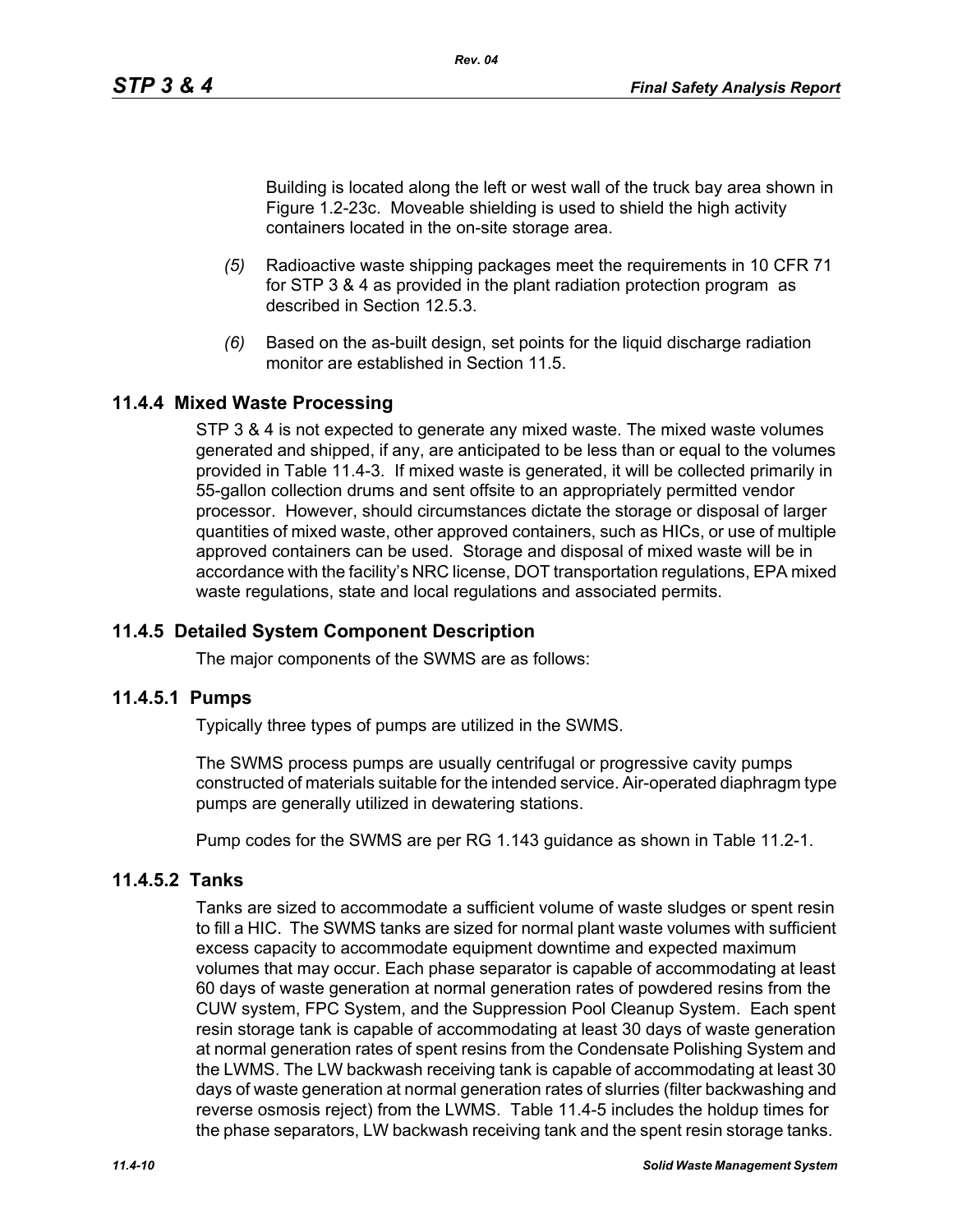The tanks are constructed of stainless steel to provide a low corrosion rate during normal operation. They are provided with mixing eductors and/or air spargers. The capability exists to sample all SWMS tanks. All SWMS tanks are vented through a filtration unit and the exhausted air is eventually discharged via the radwaste building HVAC system into the plant vent.

Each collection tank compartment is designed to contain the maximum liquid inventory in the event that the tank ruptures. Each collection tank compartment is steel-lined up to a height equivalent to the tank capacity in the room as described in Section 15.7.3.1.

The vent and overflow nozzles of the spent resin tank are equipped with fine mesh screens to minimize spread of particulate contamination to the radwaste tank vent system.

Tank codes for the SWMS are per RG 1.143 guidance as shown in Table 11.2-1.

#### **11.4.5.3 Piping**

Piping used for hydraulic transport of slurries such as ion exchange resins, filter backwash (sludge), and waste tank sludge are specifically designed to assure troublefree operation. Pipe flow velocities are sufficient to maintain a flow regime appropriate to the slurry being transported (ion exchange resins, filter backwash, or tank sludge). An adequate water/solids ratio is maintained throughout the transfer. Slurry piping is provided with manual and automatic flushing with a sufficient water volume to flush the pipe clean after each use, i.e., at least two pipe volumes.

Piping codes for the SWMS are per RG 1.143 guidance as shown in Table 11.2-1.

#### **11.4.5.4 Venting**

Exhaust ventilation is described in Section 9.4.

#### **11.4.5.5 Mobile Dewatering Processing Subsystem**

The radwaste treatment systems include modular mobile system skids that are designed to be readily replaced during the life of the plant. In-plant supply and return connections from permanently installed equipment to the mobile system are provided to ensure operational flexibility.

The mobile subsystem consists of equipment modules, with subcomponents, piping and instrumentation and controls necessary to operate the subsystem. Components are in module(s) designed for installation and replacement due to component failure and/or technology upgrade. The modules include shielding required between the radiation sources of the modules and access and service areas in the radwaste building. The modules are permanently installed in the radwaste building.

The SWMS mobile dewatering processing system is located in the Liquid Waste Treatment System bay area of the radwaste building to allow truck access and mobile system skid loading and unloading. Modular shield walls are provided in the RW to allow shield walls to be constructed, as necessary, to minimize exposure to personnel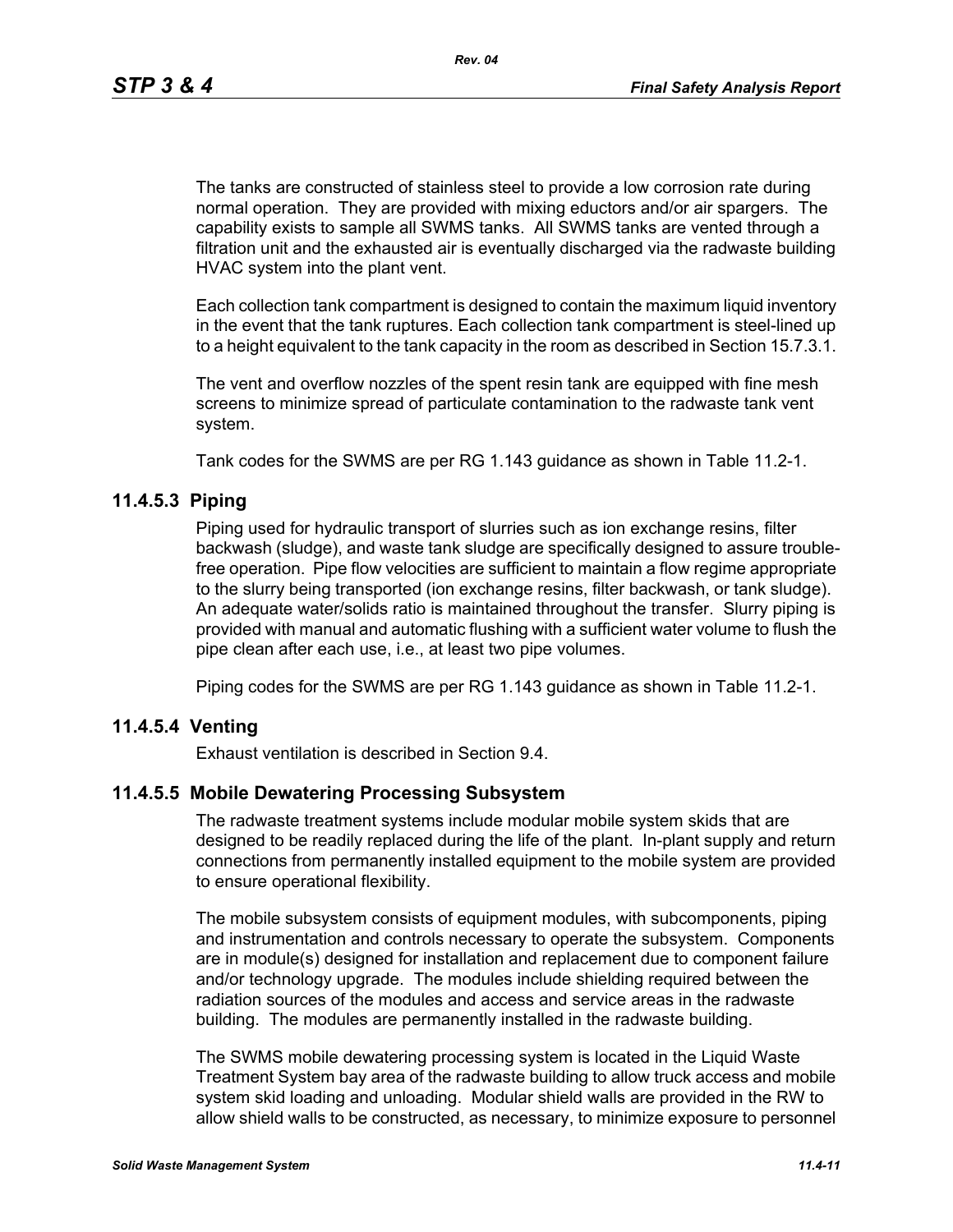during operation and routine maintenance. Solid radwaste processing is performed using mobile dewatering processing subsystem.

The mobile dewatering processing subsystem is comprised of dewatering fillhead assembly, dewatering pump skid, *waste* control valves, control console and dewatering container. The fillhead assembly is provided with a level detection system, a camera and light assembly, a mechanical level indicator and a temperature measurement. The dewatering containers include both HICs and carbon steel liners. The containers internal design includes elaborate filtration arrays, for dewatering the varying resin and filtration media. The mobile dewatering processing equipment is anticipated to be modernized as more effective technologies are discovered and proved throughout the life of plant operation. To effect this modernization, the various systems, structures and components associated with the mobile dewatering processing system may be grouped or associated on or in skids or assemblies, including ancillary equipment such as instrumentation, electrical components, mounting connections. The mobile dewatering processing subsystem is connected to the SWMS tanks and pumps as shown in Figure 11.2-2.

Solid waste system permanent equipment (tanks and pumps) is described throughout Section 11.4. Liquid waste processing is described in Section 11.2. Ventilation is described in Section 9.4. Instrumentation requirements are described in Section 11.4.5.

#### **11.4.6 Testing and Inspection Requirements**

The SWMS is tested during the preoperational test program as discussed in 14.2.12.1.75. The SWMS equipment will be performance tested to demonstrate conformance with design process capabilities. An integrity test is performed on the system upon completion.

Provisions are made for periodic inspection of major components to ensure capability and integrity of the systems. Display devices are provided to indicate parameters (such as process radiation levels) required in routine testing and inspection.

#### **11.4.7 Instrumentation Requirements**

The SWMS is operated and monitored from the radwaste control room or local operating stations within the facility. Major system parameters, i.e., tank levels, process flow rates, etc., are indicated and alarmed to provide operational information and performance assessment. Priority system alarms (such as process radiation levels) are repeated in the main control room. Instruments, including back flushing provisions, are located in low radiation areas when possible, as described in Section 12.3. These back flushing provisions are designed with the guidance of IE Bulletin 80- 10.

Requirements for sampling are set forth in Subsection 9.3.2.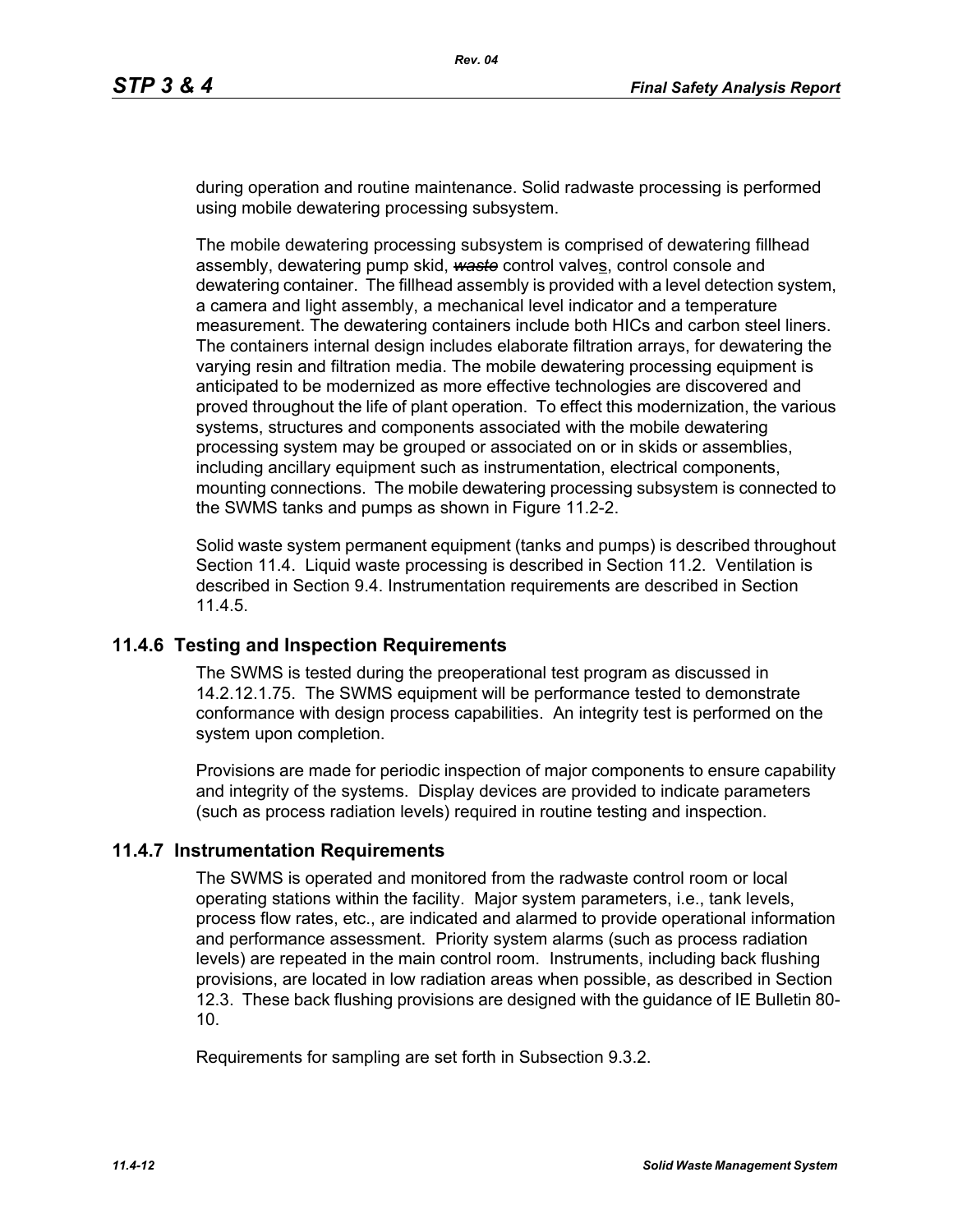#### **11.4.8 References**

11.4-1 ANSI 55.1 –July 28, 1992, American National Standard for Solid Radioactive Waste Processing System for Light Water Reactor Plants.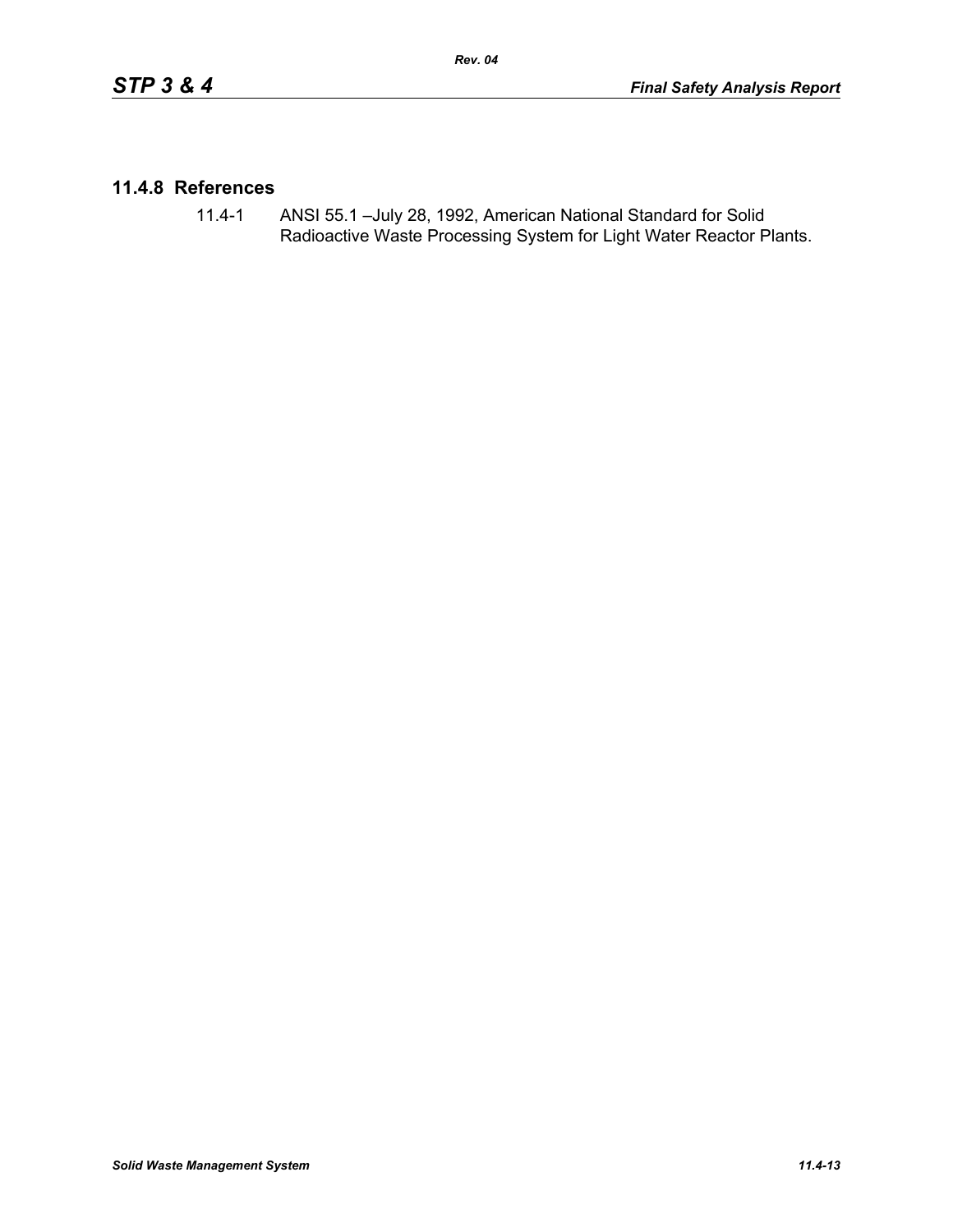| Table 11.4-1 Expected Waste Volume Generated Annually by Each "Wet" Solid Waste and |  |
|-------------------------------------------------------------------------------------|--|
| <b>Tank Capacities</b>                                                              |  |

*Rev. 04*

| <b>Wet Waste Source</b>                        | Volume Generated (m <sup>3</sup> /yr) | <b>Typical Waste Classification</b> |
|------------------------------------------------|---------------------------------------|-------------------------------------|
| CUW F/D sludge <sup>(a)</sup>                  | 4.7                                   | B                                   |
| FPC F/C sludge <sup>(a)</sup>                  | 1.8                                   | B                                   |
| Condensate Filter sludge <sup>(a)</sup>        | 4.6                                   | A                                   |
| LCW Filter B sludge <sup>(b)</sup>             | 0.6                                   | A                                   |
| HCW Filter B sludge(b)                         | 2.4                                   | A                                   |
| HCW Filter A sludge <sup>(e)</sup>             | 1.4                                   | А                                   |
| HCW Reverse Osmosis Unit Reject <sup>(b)</sup> | 73.0                                  | A                                   |
| Condensate Demineralizer resin <sup>(c)</sup>  | 18.0                                  | A                                   |
| LCW Demineralizer resin <sup>(d)</sup>         | 1.8                                   | A                                   |
| HCW Demineralizer resin <sup>(d)</sup>         | 1.8                                   | A                                   |

(a) The first three items in the table above are stored in either of two CUW phase separators which have a capacity of 100  $m<sup>3</sup>$ each. During a normal period these three wastes are generated at a rate of about  $2m<sup>3</sup>$  in 60 days.

(b) The LCW and HCW sludge (including RO reject) are stored in the LW backwash receiving tank. The LW backwash receiving tank has a capacity of 50  $\text{m}^3$ . During a normal period about 10  $\text{m}^3$  is generated in 30 days.

(c) The condensate demineralizer resin is stored in one of the two spent resin storage tanks, each has a capacity of 50  $m^3$ . During a normal period spent resin is generated at a rate of about  $2m<sup>3</sup>$  in 30 days.

(d) The LCW and HCW demineralizers resin is stored in the one of the two spent resin storage tanks, each has a capacity of 50  $\text{m}^3$ . During a normal period spent resin is generated at a rate of about  $4\text{m}^3$  every 365 days.

(e) The HCW Filter A sludge of 1.4  $m<sup>3</sup>$  is generated every 365 days and collected in a container.

Thus, the storage requirements in BTP ETSB 11.3, Part B.III.1 are met.

|  | Table 11.4-2 Estimate of Expected Annual "Dry" Solid Wastes |  |  |  |
|--|-------------------------------------------------------------|--|--|--|
|--|-------------------------------------------------------------|--|--|--|

| Dry Waste Source   | Volume Generated(m <sup>3</sup> /yr) |  |
|--------------------|--------------------------------------|--|
| Combustible waste  | 225                                  |  |
| Compactible waste  | 38                                   |  |
| <b>Other waste</b> | 100                                  |  |

| Table 11.4-3 Estimated Shipped Solid Waste Volumes |  |  |  |  |  |
|----------------------------------------------------|--|--|--|--|--|
|----------------------------------------------------|--|--|--|--|--|

| <b>Waste Type</b>        | <b>Shipped Volume</b><br>$(m^3/yr)$ |
|--------------------------|-------------------------------------|
| <b>Combustible Waste</b> | 225                                 |
| Compactable Waste        | 38                                  |
| Resins and Sludges       | 110                                 |
| <b>Other Waste</b>       | 100                                 |
| <b>Mixed Waste</b>       | 0.5                                 |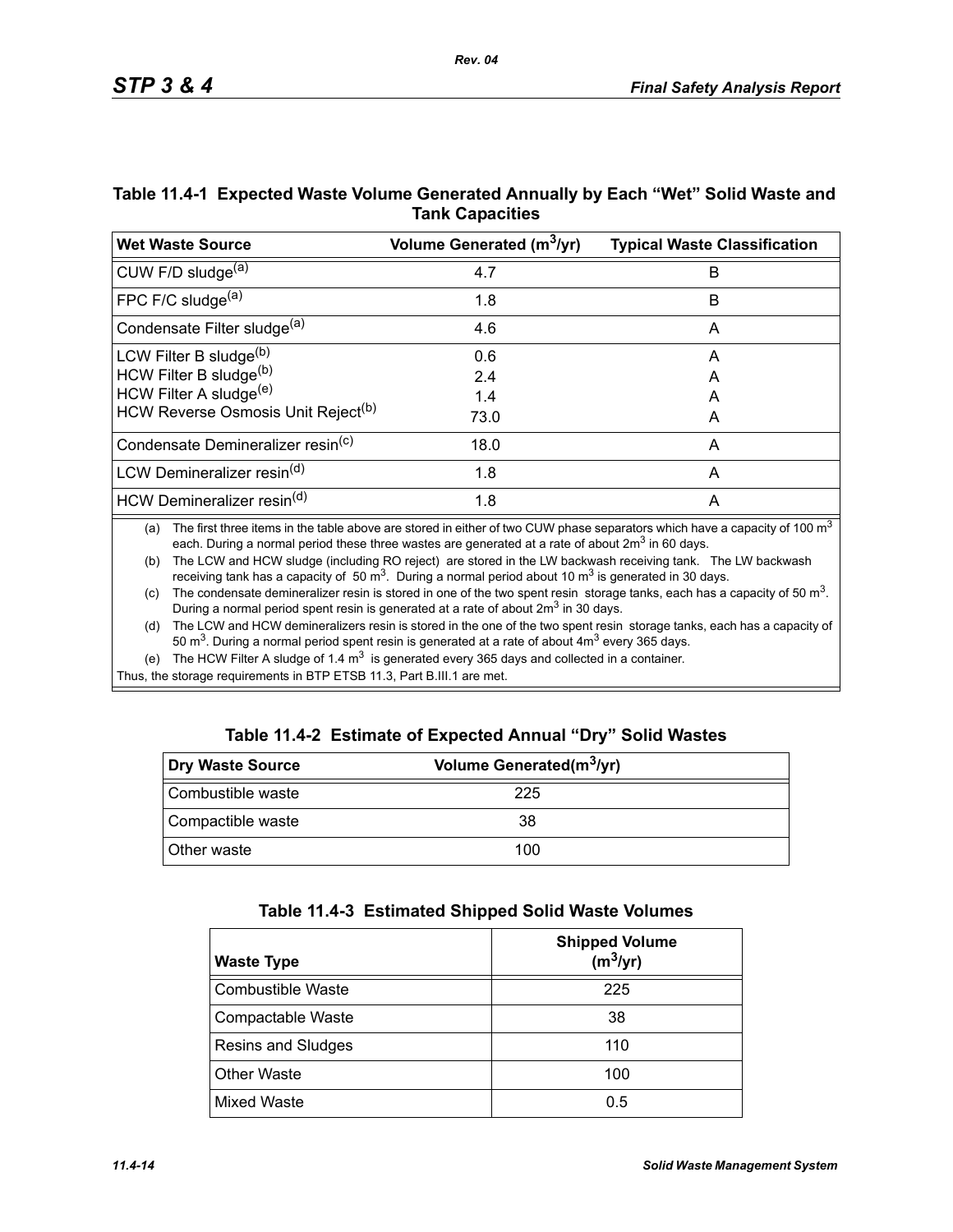| Component                                    | Quantity       | <b>Standards</b>                                                             | <b>Type</b>                                                    | Internal<br>Vol per<br>tank $(m^3)$ | <b>Design</b><br><b>Pressure</b><br>(kg/cm <sup>2</sup> ) | Design<br><b>Temp</b><br>$(^{\circ}C)$ | <b>Normal</b><br>Operating<br><b>Pressure</b><br>(kg/cm <sup>2</sup> ) | <b>Normal</b><br><b>Operating</b><br>Temp (°C) | <b>Material</b> |
|----------------------------------------------|----------------|------------------------------------------------------------------------------|----------------------------------------------------------------|-------------------------------------|-----------------------------------------------------------|----------------------------------------|------------------------------------------------------------------------|------------------------------------------------|-----------------|
| <b>Tanks</b>                                 |                |                                                                              |                                                                |                                     |                                                           |                                        |                                                                        |                                                |                 |
| <b>CUW Backwash</b><br><b>Receiving Tank</b> | $\mathbf{1}$   | API-650/API-620                                                              | Cylindrical,<br>Vertical                                       | 28                                  | atm                                                       | 80                                     | atm                                                                    | 66                                             | SS              |
| CF Backwash<br>Receiving Tank                | $\mathbf{1}$   | API-650/API-620                                                              | Cylindrical,<br>Vertical                                       | 60                                  | atm                                                       | 80                                     | atm                                                                    | 66                                             | SS              |
| LW Backwash<br><b>Receiving Tank</b>         | $\mathbf{1}$   | API-650/API-620                                                              | Cylindrical,<br>Vertical                                       | 50                                  | atm                                                       | 80                                     | atm                                                                    | 66                                             | SS              |
| Spent Resin<br>Storage Tank                  | $\overline{2}$ | API-650/API-620                                                              | Cylindrical,<br>Vertical                                       | 50                                  | atm                                                       | 80                                     | atm                                                                    | 66                                             | SS              |
| <b>Phase Separator</b>                       | $\overline{2}$ | API-650/API-620                                                              | Cylindrical,<br>Vertical                                       | 100                                 | atm                                                       | 80                                     | atm                                                                    | 66                                             | SS              |
| <b>CUW Backwash</b><br><b>Transfer Pump</b>  | $\overline{2}$ | API-610; API-674;<br>API-675; ASME<br>Code Section VIII,<br>Div. 1 or Div. 2 | Centrifugal or<br>Progressive<br>Cavity/<br>Mechanical<br>Seal | 120                                 | 20                                                        | 80                                     | 10                                                                     | 66                                             | SS              |
| CF Backwash<br><b>Transfer Pump</b>          | $\overline{2}$ | API-610; API-674;<br>API-675; ASME<br>Code Section VIII,<br>Div. 1 or Div. 2 | Centrifugal or<br>Progressive<br>Cavity/<br>Mechanical<br>Seal | 120                                 | 20                                                        | 80                                     | 10                                                                     | 66                                             | SS              |

*Rev. 04*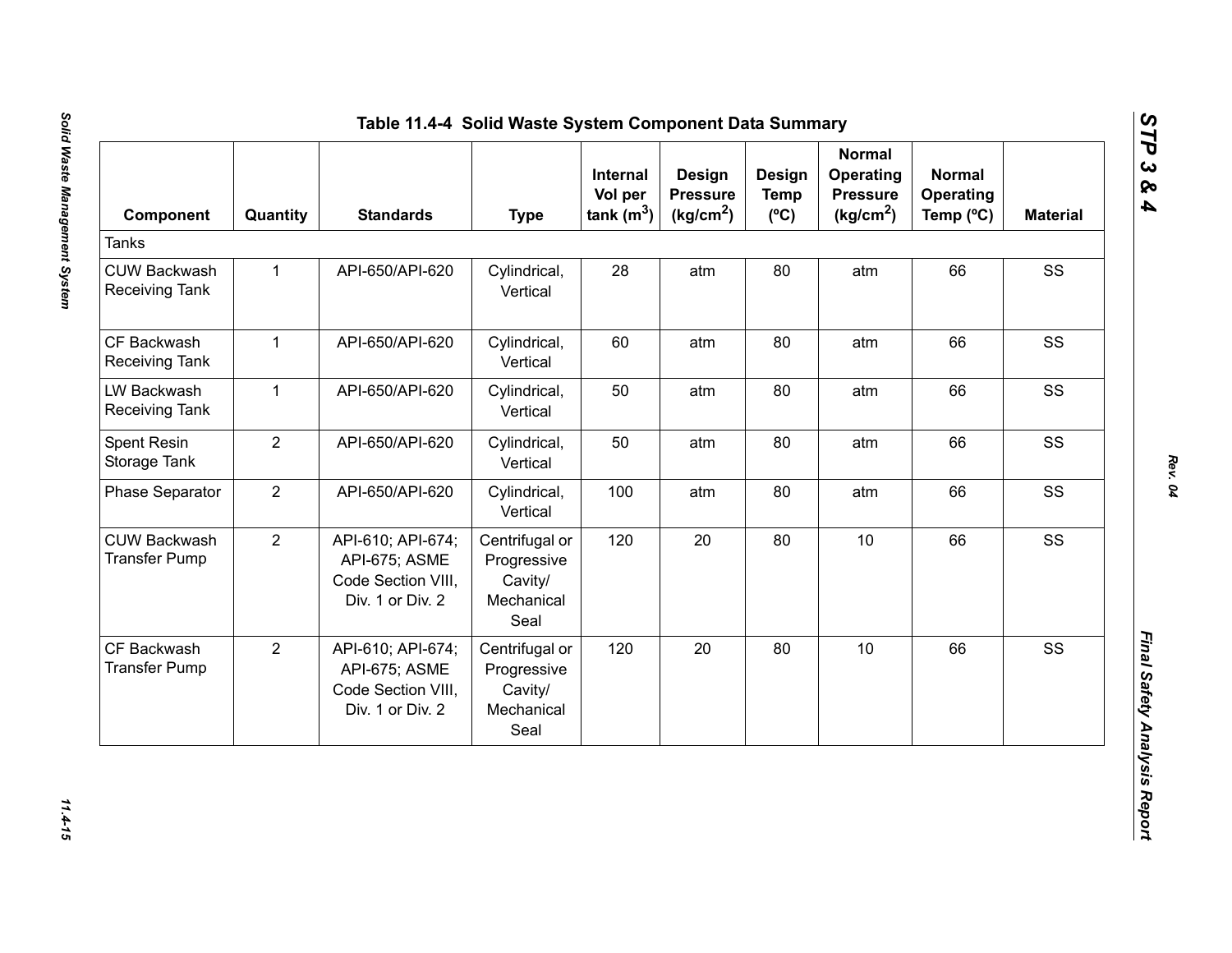| Table 11.4-4 Solid Waste System Component Data Summary (Continued)         |                |                                                                              |                                                                |                                            |                                                    |                                        |                                                                        |                                         |                       |  |
|----------------------------------------------------------------------------|----------------|------------------------------------------------------------------------------|----------------------------------------------------------------|--------------------------------------------|----------------------------------------------------|----------------------------------------|------------------------------------------------------------------------|-----------------------------------------|-----------------------|--|
| Component                                                                  | Quantity       | <b>Standards</b>                                                             | <b>Type</b>                                                    | <b>Internal</b><br>Vol per<br>tank $(m^3)$ | Design<br><b>Pressure</b><br>(kg/cm <sup>2</sup> ) | Design<br><b>Temp</b><br>$(^{\circ}C)$ | <b>Normal</b><br>Operating<br><b>Pressure</b><br>(kg/cm <sup>2</sup> ) | <b>Normal</b><br>Operating<br>Temp (°C) | <b>Material</b>       |  |
| LW Backwash<br><b>Transfer Pump</b>                                        | $\overline{2}$ | API-610; API-674;<br>API-675; ASME<br>Code Section VIII,<br>Div. 1 or Div. 2 | Centrifugal or<br>Progressive<br>Cavity/<br>Mechanical<br>Seal | 120                                        | 20                                                 | 80                                     | 10                                                                     | 66                                      | SS                    |  |
| Phase Separator<br>Decant Pump                                             | 2              | API-610; API-674;<br>API-675; ASME<br>Code Section VIII.<br>Div. 1 or Div. 2 | Centrifugal/<br>Mechanical<br>Seal                             | 10                                         | 20                                                 | 80                                     | 10                                                                     | 66                                      | SS                    |  |
| <b>Phase Separator</b><br>Slurry<br>Recirculation/<br><b>Transfer Pump</b> | $\overline{2}$ | API-610; API-674;<br>API-675; ASME<br>Code Section VIII,<br>Div. 1 or Div. 2 | Centrifugal or<br>Progressive<br>Cavity/<br>Mechanical<br>Seal | 200                                        | 20                                                 | 80                                     | 10                                                                     | 66                                      | SS                    |  |
| Spent Resin<br>Decant Pump                                                 | $\overline{2}$ | API-610; API-674;<br>API-675; ASME<br>Code Section VIII.<br>Div. 1 or Div. 2 | Centrifugal/<br>Mechanical<br>Seal                             | 10                                         | 20                                                 | 80                                     | 10                                                                     | 66                                      | SS                    |  |
| <b>Spent Resin</b><br>Slurry<br>Recirculation/<br><b>Transfer Pump</b>     | $\overline{2}$ | API-610; API-674;<br>API-675; ASME<br>Code Section VIII.<br>Div. 1 or Div. 2 | Centrifugal or<br>Progressive<br>Cavity/<br>Mechanical<br>Seal | 100                                        | 20                                                 | 80                                     | 10                                                                     | 66                                      | SS                    |  |
| Mobile Dewatering Processing Subsystem                                     |                |                                                                              |                                                                |                                            |                                                    |                                        |                                                                        |                                         |                       |  |
| Mobile<br>Dewatering<br>Processing<br>Subsystem                            | $\mathbf{1}$   | RG 1.1.43<br>(as applicable to<br>components)                                | <b>NA</b>                                                      | <b>NA</b>                                  | <b>NA</b>                                          | <b>NA</b>                              | <b>NA</b>                                                              | <b>NA</b>                               | Based on<br>component |  |

*Solid Waste Management System* 

Solid Waste Management System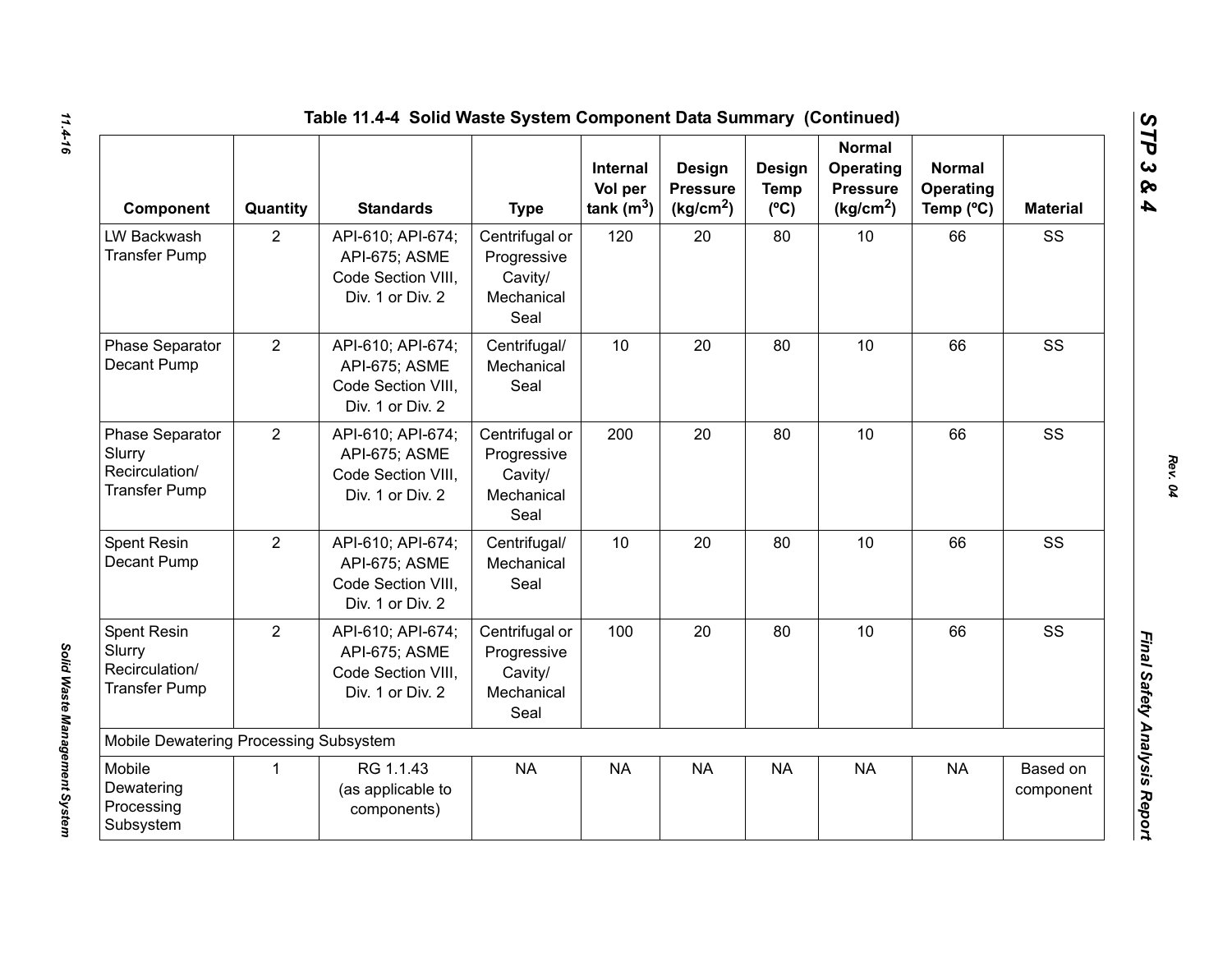| <b>Wet Waste Source</b>                                                                                                                                                                                                                                                                                        | Volume<br>Generate<br>d (m $3/yr$ ) | <b>Batch</b><br><b>Frequenc</b><br>y (days) | <b>Batch</b><br><b>Volume</b><br>(m <sup>3</sup> ) | <b>Batch</b><br><b>Transfer</b><br><b>Mixture</b><br>Factor | <b>Total</b><br><b>Batch</b><br><b>Transfer</b><br><b>Volume</b><br>(m <sup>3</sup> ) | <b>Designated</b><br><b>Storage</b><br>Unit(s) | <b>Storage</b><br>Unit<br>Capacity<br>(m <sup>3</sup> ) | <b>Combined</b><br><b>Batch</b><br>Volume per<br><b>Designated</b><br><b>Storage Unit</b><br>(m <sup>3</sup> ) | <b>Number</b><br>of<br><b>Batches</b><br>per<br>Storage-<br>Unit | Holdup<br><b>Time</b><br>$(days)^{(c)}$ |
|----------------------------------------------------------------------------------------------------------------------------------------------------------------------------------------------------------------------------------------------------------------------------------------------------------------|-------------------------------------|---------------------------------------------|----------------------------------------------------|-------------------------------------------------------------|---------------------------------------------------------------------------------------|------------------------------------------------|---------------------------------------------------------|----------------------------------------------------------------------------------------------------------------|------------------------------------------------------------------|-----------------------------------------|
| CUW F/D sludge                                                                                                                                                                                                                                                                                                 | $4.7^{(a)}$                         | $60^{(a)}$                                  | 0.77                                               | 8.0                                                         | 6.18                                                                                  | Phase<br>Separator A                           | 100                                                     | 8.55                                                                                                           | 11.7                                                             | 702                                     |
| FPC F/C sludge                                                                                                                                                                                                                                                                                                 | $1.8^{(a)}$                         | $60^{(a)}$                                  | 0.30                                               | 8.0                                                         | 2.37                                                                                  |                                                |                                                         |                                                                                                                |                                                                  |                                         |
| <b>Condensate Filter</b><br>sludge                                                                                                                                                                                                                                                                             | $4.6^{(a)}$                         | $60^{(a)}$                                  | 0.76                                               | 5.0                                                         | 3.78                                                                                  | Phase<br>Separator B                           | 100                                                     | 3.78                                                                                                           | 26.4                                                             | 1587                                    |
| LCW Filter B sludge                                                                                                                                                                                                                                                                                            | 0.6                                 | 30                                          | 0.05                                               | 5.0                                                         | 0.25                                                                                  | LW Backwash                                    | 50                                                      | 13.23                                                                                                          | 3.8                                                              | 113                                     |
| <b>HCW Filter B sludge</b>                                                                                                                                                                                                                                                                                     | 2.4                                 | 30                                          | 0.20                                               | 5.0                                                         | 0.99                                                                                  | Receiving Tank                                 |                                                         |                                                                                                                |                                                                  |                                         |
| <b>HCW Reverse</b><br>Osmosis Unit Reject                                                                                                                                                                                                                                                                      | 73.0                                | 30                                          | 6.00                                               | 2.0                                                         | 12.00                                                                                 |                                                |                                                         |                                                                                                                |                                                                  |                                         |
| <b>HCW Filter A sludge</b><br>(charcoal) <sup>(b)</sup>                                                                                                                                                                                                                                                        | 1.4                                 | 365                                         | 1.40                                               | 8.0                                                         | 11.20                                                                                 | Spent Resin<br>Storage Tank B                  | 50                                                      | 40.00                                                                                                          | 1.3                                                              | 456                                     |
| <b>LCW Demineralizer</b><br>resin                                                                                                                                                                                                                                                                              | 1.8                                 | 365                                         | 1.80                                               | 8.0                                                         | 14.40                                                                                 |                                                |                                                         |                                                                                                                |                                                                  |                                         |
| <b>HCW Demineralizer</b><br>resin                                                                                                                                                                                                                                                                              | 1.8                                 | 365                                         | 1.80                                               | 8.0                                                         | 14.40                                                                                 |                                                |                                                         |                                                                                                                |                                                                  |                                         |
| Condensate<br>Demineralizer resin                                                                                                                                                                                                                                                                              | $18.0^{(a)}$                        | $30^{(a)}$                                  | 1.48                                               | 8.0                                                         | 11.84                                                                                 | Spent Resin<br>Storage Tank A                  | 50                                                      | 11.84                                                                                                          | 4.2                                                              | 127                                     |
| Notes:<br>(a) Values from ABWR DCD Chapter 11, Section 11.4 Solid Waste Management System Table 11.4-1 for CUW F/D.<br>Spent charcoal from HCW Filter A is normally sent to a container.<br>(b)<br>The holdup time for each storage tank meets the storage requirements in BTP ETSB 11.3, Part B.III.1.<br>(c) |                                     |                                             |                                                    |                                                             |                                                                                       |                                                |                                                         |                                                                                                                |                                                                  |                                         |

 $11.4 - 17$ 

*Rev. 04*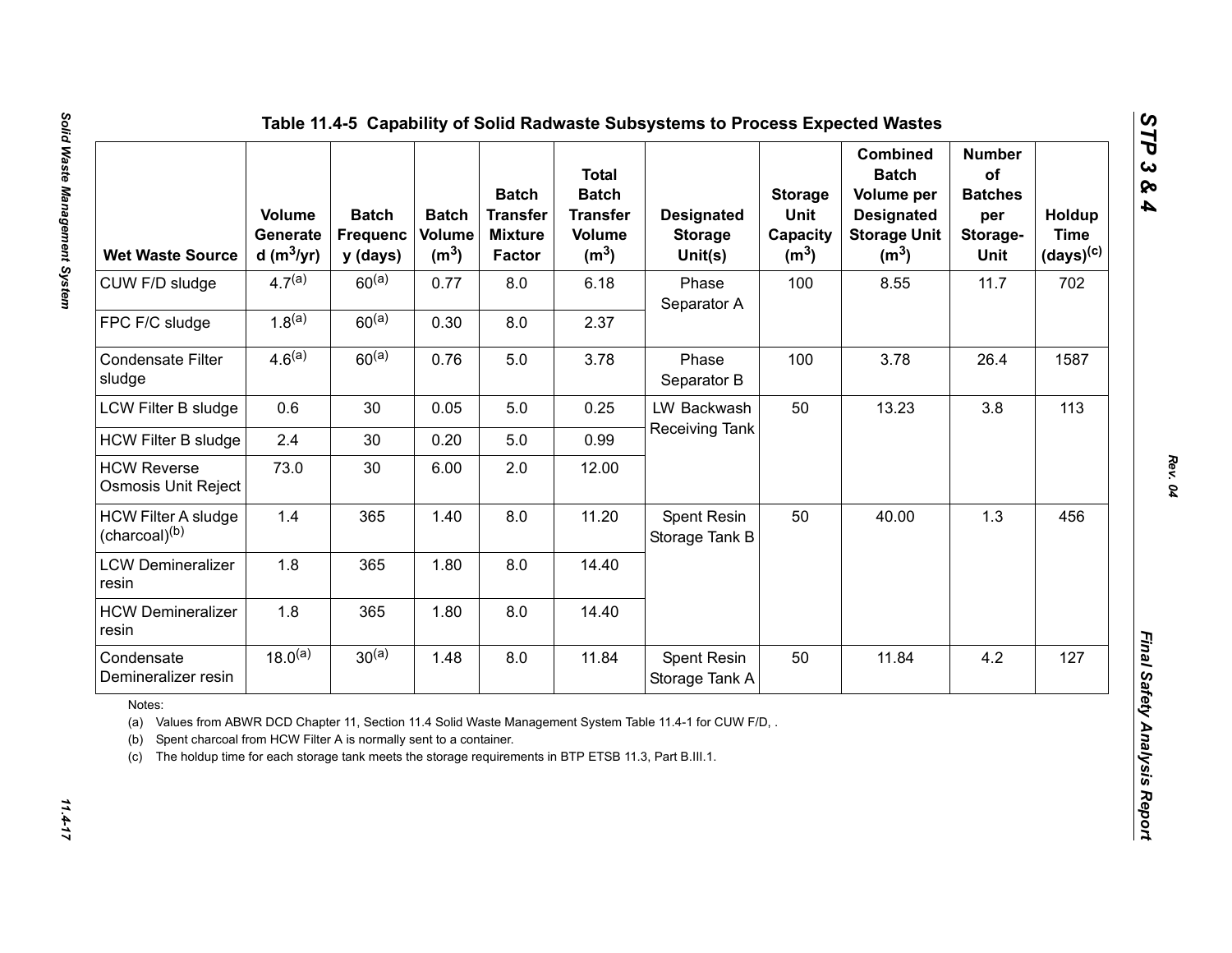| <b>Solid Waste</b>                               | Volume<br>Generate<br>d<br>$(m^3/yr)^{(a)}$ | Volume<br>Generated<br>$(m^3)$<br>6 months) | <b>Radwaste</b><br>Container<br><b>Type and</b><br><b>Max Weight</b> | <b>Diameter</b><br>of<br>Outside<br>Radwaste<br><b>Container</b><br>(m) | Radwaste<br><b>Container</b><br><b>Usable</b><br>Volume<br>(m <sup>3</sup> ) | <b>Quantity of</b><br><b>Containers</b><br>$(6$ months) | 10%<br><b>Container</b><br>Increase for<br><b>Filling</b><br>Inefficiency<br>(6 months) | Footprint  <br>Area<br>needed<br>(m <sup>2</sup> ) | <b>Adjusted</b><br><b>Footprint</b><br>Area for 2-<br>High<br><b>Stacking</b><br>(m <sup>2</sup> ) | 20%<br><b>Increase</b><br><b>Footprint</b><br>Area for<br>Passage<br>Ways $(m^2)$ | <b>Maximum</b><br>Weight of<br><b>Filled</b><br><b>Containers</b><br>(kg) |
|--------------------------------------------------|---------------------------------------------|---------------------------------------------|----------------------------------------------------------------------|-------------------------------------------------------------------------|------------------------------------------------------------------------------|---------------------------------------------------------|-----------------------------------------------------------------------------------------|----------------------------------------------------|----------------------------------------------------------------------------------------------------|-----------------------------------------------------------------------------------|---------------------------------------------------------------------------|
| CUW F/D sludge                                   | 4.7                                         | 2.35                                        | <b>HIC</b><br>$(20,000$ lbs)                                         | 1.9                                                                     | 5.13                                                                         | 1                                                       | 1.1                                                                                     | 4.05                                               | 4.05                                                                                               | 4.85                                                                              | 9979                                                                      |
| FPC F/C sludge                                   | 1.8                                         | 0.90                                        | <b>HIC</b><br>$(20,000$ lbs)                                         | 1.9                                                                     | 5.13                                                                         | $\mathbf{1}$                                            | 1.1                                                                                     | 4.05                                               | 4.05                                                                                               | 4.85                                                                              | 9979                                                                      |
| Condensate Filter<br>sludge                      | 4.6                                         | 2.30                                        | <b>HIC</b><br>$(20,000$ lbs)                                         | 1.9                                                                     | 5.13                                                                         | $\mathbf{1}$                                            | 1.1                                                                                     | 4.05                                               | 4.05                                                                                               | 4.85                                                                              | 9979                                                                      |
| LCW Filter B sludge                              | 0.6                                         | 0.30                                        | <b>HIC</b><br>$(20,000$ lbs)                                         | 1.9                                                                     | 5.13                                                                         | $\mathbf{1}$                                            | $1.1$                                                                                   | 4.05                                               | 4.05                                                                                               | 4.85                                                                              | 9979                                                                      |
| <b>HCW Filter B sludge</b>                       | 2.4                                         | 1.20                                        | <b>HIC</b><br>$(20,000$ lbs)                                         | 1.9                                                                     | 5.13                                                                         | $\mathbf{1}$                                            | 1.1                                                                                     | 4.05                                               | 4.05                                                                                               | 4.85                                                                              | 9979                                                                      |
| <b>HCW Reverse</b><br><b>Osmosis Unit Reject</b> | 73.0                                        | 36.50                                       | <b>HIC</b><br>$(20,000$ lbs)                                         | 1.9                                                                     | 5.13                                                                         | 8                                                       | 8.8                                                                                     | 32.36                                              | 32.36                                                                                              | 38.84                                                                             | 79832                                                                     |
| <b>Total (Rounded Up)</b>                        |                                             |                                             |                                                                      |                                                                         |                                                                              | 13                                                      | 15                                                                                      | 53.00                                              | 53.00                                                                                              | 64.00                                                                             | 129727                                                                    |
| <b>HCW Filter A sludge</b><br>(Charcoal)         | 1.4                                         | 0.70                                        | <b>HIC</b><br>$(20,000$ lbs)                                         | 1.9                                                                     | 5.13                                                                         | $\mathbf{1}$                                            | $1.1$                                                                                   | 4.05                                               | 4.05                                                                                               | 4.85                                                                              | 9979                                                                      |
| <b>LCW Demineralizer</b><br>resin                | 1.8                                         | 0.90                                        | <b>HIC</b><br>$(20,000$ lbs)                                         | 1.9                                                                     | 5.13                                                                         | $\mathbf{1}$                                            | 1.1                                                                                     | 4.05                                               | 4.05                                                                                               | 4.85                                                                              | 9979                                                                      |
| <b>HCW Demineralizer</b><br>resin                | 1.8                                         | 0.90                                        | <b>HIC</b><br>$(20,000$ lbs)                                         | 1.9                                                                     | 5.13                                                                         | 1                                                       | 1.1                                                                                     | 4.05                                               | 4.05                                                                                               | 4.85                                                                              | 9979                                                                      |
| Condensate<br>Demineralizer resin                | 18.0                                        | 9.00                                        | <b>HIC</b><br>$(20,000$ lbs)                                         | $1.9$                                                                   | 5.13                                                                         | $\overline{2}$                                          | $2.2\,$                                                                                 | 8.09                                               | 8.09                                                                                               | 9.71                                                                              | 19958                                                                     |
| <b>Total (Rounded Up)</b>                        |                                             |                                             |                                                                      |                                                                         |                                                                              | $5\phantom{.0}$                                         | 6                                                                                       | 21.00                                              | 21.00                                                                                              | 25.00                                                                             | 49895                                                                     |